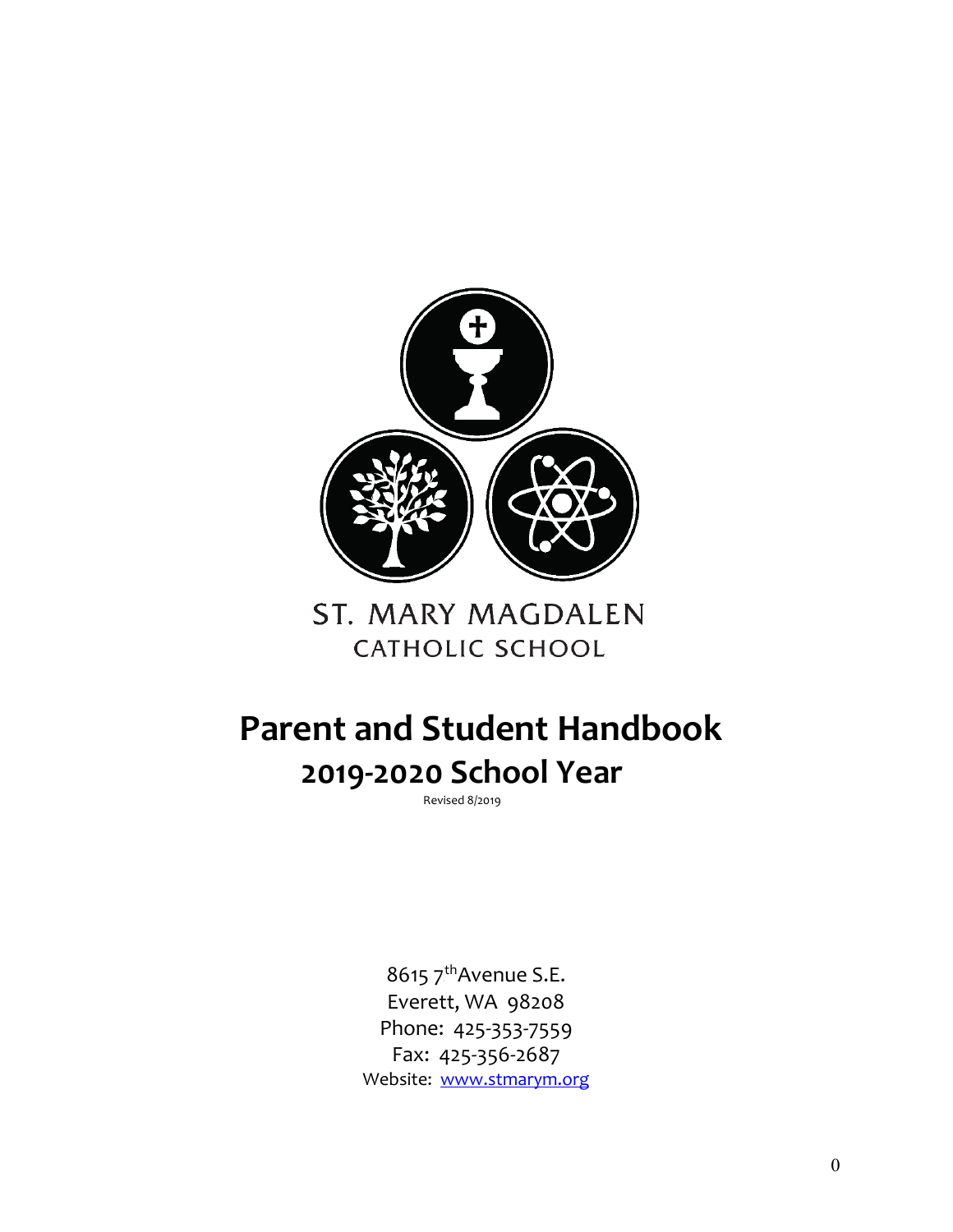# **TABLE OF CONTENTS**

| <b>INTRODUCTION</b>                                                         |        |
|-----------------------------------------------------------------------------|--------|
| St. Mary Magdalen School Mission Statement                                  | 4      |
| <b>Student Learning Expectations</b>                                        | 4      |
| Organization and Administration of Archdiocesan Educational Program         | 4      |
| <b>Student Responsibilities</b>                                             | 5      |
| <b>Parent Responsibilities</b>                                              | 5      |
| <b>Teacher Responsibilities</b><br>Archdiocesan Parochial School Curriculum | 5<br>6 |
|                                                                             |        |
| <b>CURRICULUM</b>                                                           |        |
| <b>Religious Education</b>                                                  | 6      |
| The Sacraments                                                              | 6      |
| Liturgies                                                                   | 6      |
| Accreditation                                                               | 6      |
| <b>ADMISSIONS POLICY</b>                                                    | 7      |
| <b>COMMUNICATION</b>                                                        |        |
| Parent-Student-Teacher Conferences                                          | 7      |
| Parent Conduct & Problem Resolution                                         | 8      |
| <b>Communications Expectation</b>                                           | 8      |
| Civility                                                                    | 8      |
| <b>STUDENT CONDUCT</b>                                                      |        |
| Guidelines                                                                  | 9      |
| Anti-Bullying and Anti-Harassment Policy                                    | 10     |
| Cyberbullying                                                               | 11     |
| <b>Weapons Policy</b>                                                       | 11     |
| Cell Phone Policy                                                           | 11     |
| <b>DISCIPLINE POLICY</b>                                                    |        |
| Terminology                                                                 | 12     |
| Principals                                                                  | 12     |
| <b>Behavior Expectations</b>                                                | 12     |
| Discipline Plan                                                             | 13     |
| <b>Discipline Procedures</b>                                                | 14     |
| Detention                                                                   | 14     |
| Suspension/Expulsion Protocol                                               | 14     |
| <b>Mediation and Conflict Resolution</b>                                    | 14     |
| <b>HOMEWORK</b>                                                             | 15     |
| <b>UNIFORM POLICY</b>                                                       |        |
| Purpose of Uniform Policy                                                   | 15     |
| <b>School Community Expectations</b>                                        | 15     |
| General                                                                     | 15     |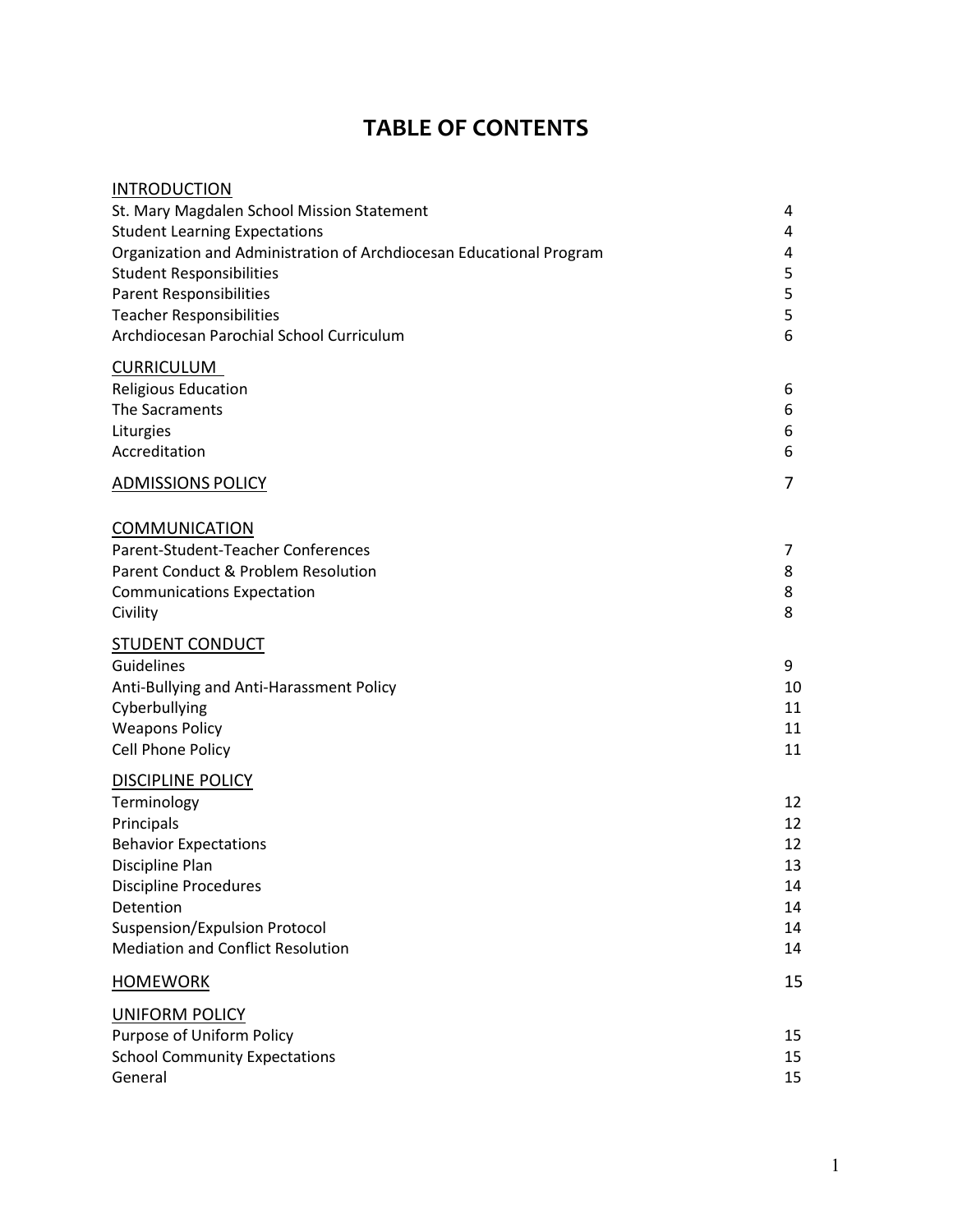| Uniform Options by Grade Level<br><b>PE and Track Meets</b><br><b>Special Days</b><br>Compliance<br>Sources                                             | 16<br>17<br>17<br>18<br>18       |
|---------------------------------------------------------------------------------------------------------------------------------------------------------|----------------------------------|
| <b>DAILY SCHEDULE</b>                                                                                                                                   | 19                               |
| <b>ATTENDANCE</b><br>Absence from School<br><b>Tardy Policy</b><br><b>Absence Policy</b><br>Release of Students during the School Day                   | 19<br>19<br>20<br>20             |
| ARRIVAL & DISMISSAL PROCEDURES<br><b>Extension Program</b><br>Safety Patrol<br>Parking                                                                  | 21<br>21<br>21                   |
| <b>SNOW &amp; OTHER EMERGENCY CLOSURES</b>                                                                                                              | 21                               |
| <b>STUDENT HEALTH</b><br>Serious Illness or Injury<br>Recess/Illness<br>Immunizations<br>Medication<br><b>Specific Health Needs</b><br><b>Head Lice</b> | 22<br>22<br>22<br>23<br>23<br>23 |
| <b>OFFICE PROCEDURES</b><br><b>Phone Messages</b><br>Publications<br>Lost and Found<br><b>Student Records</b><br>Last Day of School Requirements        | 23<br>23<br>24<br>24<br>24       |
| <b>GRADUATION</b>                                                                                                                                       | 24                               |
| <b>MATCHING FUNDS PROGRAM</b>                                                                                                                           | 24                               |
| <b>STUDENT TUITION ACCOUNTS</b>                                                                                                                         | 25                               |
| <b>TUITION ASSISTANCE</b><br><b>Tuition Assistance Expectations</b>                                                                                     | 25                               |
| <b>VOLUNTEERS</b><br><b>Volunteer Hour Requirements</b><br><b>Before Volunteering</b>                                                                   | 25<br>25                         |

#### FIELD TRIPS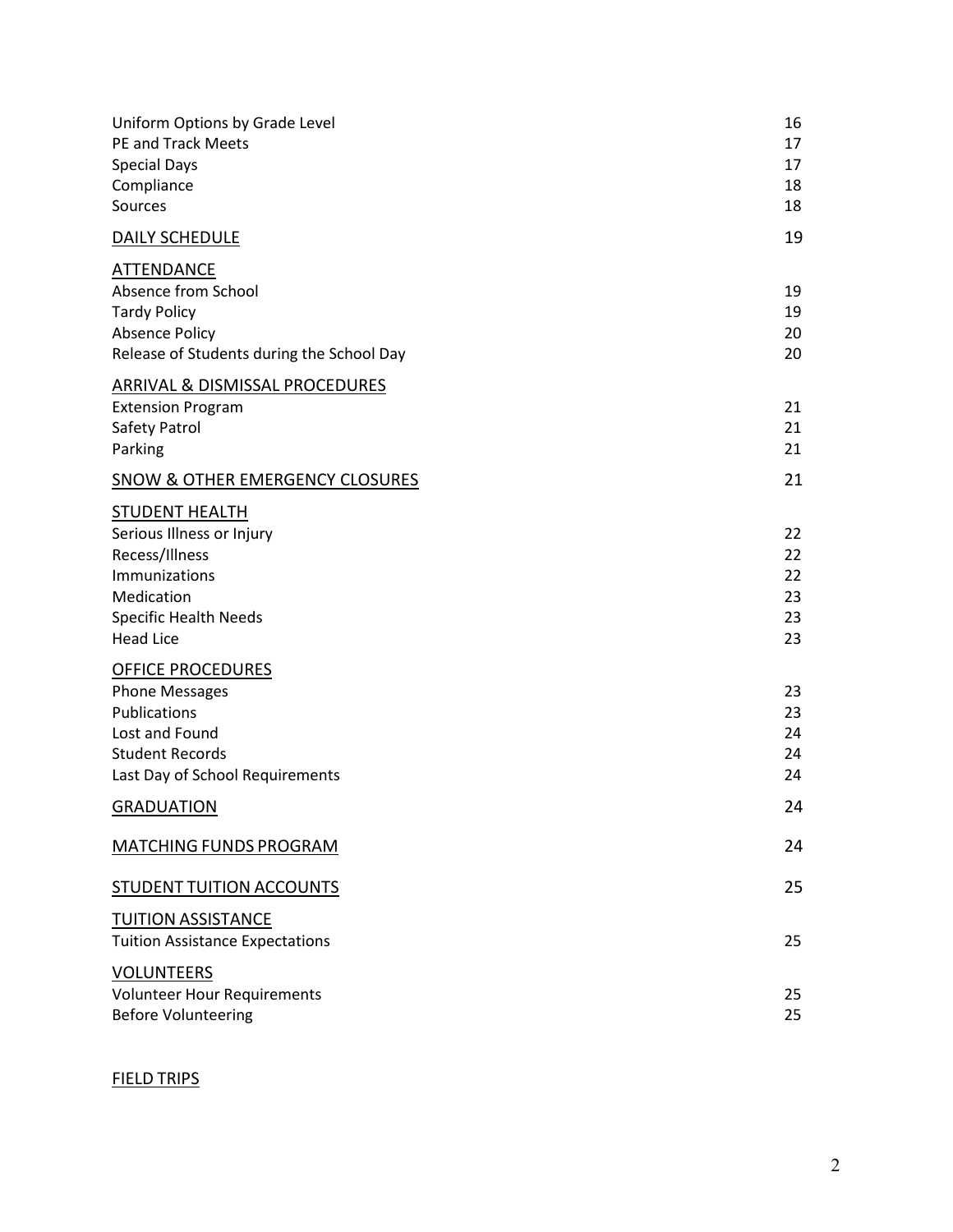| Permission and Release Form<br><b>Parent Drivers</b>                  | 26<br>26 |
|-----------------------------------------------------------------------|----------|
| SENDING MONEY TO SCHOOL                                               | 26       |
| ELECTRONIC COMMUNICATION & MEDIA                                      |          |
| <b>General Information</b>                                            | 27       |
| Regulations for Student Acceptable Use of School Technology Resources | 27       |
| Use of St. Mary Magdalen School's Technology Resources                | 27       |
| Sanctions                                                             | 28       |
| Social Networking Policy                                              | 29       |
| <b>LIBRARY</b>                                                        | 29       |
| <b>ACTIVITIES</b>                                                     | 29       |
| <b>HOME PARTIES</b>                                                   | 30       |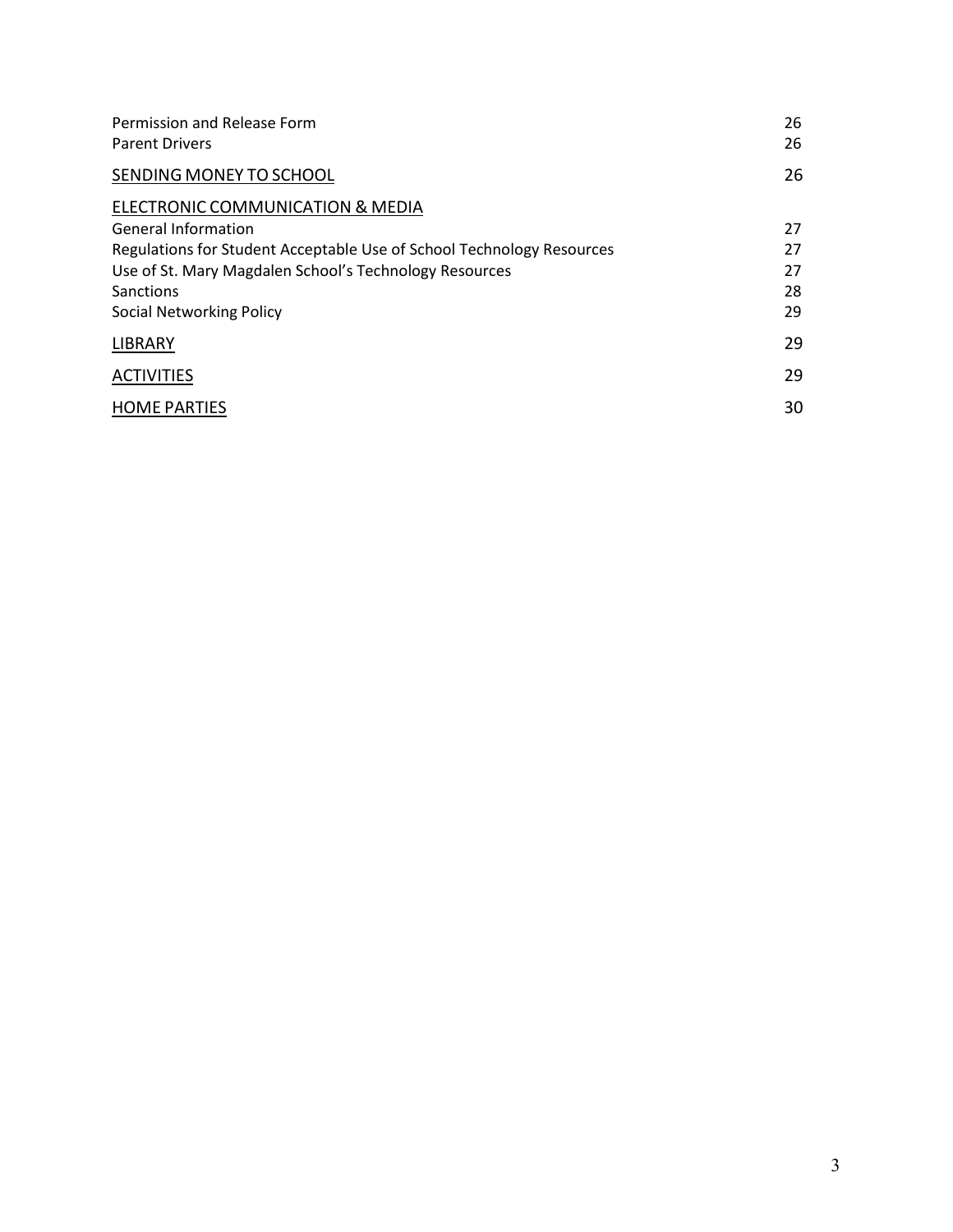## **INTRODUCTION**

#### **St. Mary Magdalen School Mission Statement**

Our mission at St. Mary Magdalen Catholic School is to educate, model, and inspire faith, academic excellence, integrity, respect, and service within ourselves and the global community.

#### **Note**

As recommended as a best practice by from Mary Angela Shaughnessy, SCN, J.D., Ph.D., "The principal is the final recourse and reserves the right to amend this handbook. Parents and staff will be given prompt notification."

#### **Student Learning Expectations**

#### **A Faith-filled Catholic who:**

- · Demonstrates knowledge of scripture, church history, catechism, prayers, and traditions.
- · Participates in communal liturgical celebrations, including the sacraments.
- · Applies Catholic values in the decision-making process.
- · Participates in service locally, nationally, and globally.
- · Demonstrates awareness and respect for the beliefs, cultures, needs, and rights of others.
- · Responds compassionately to the needs and rights of others.

#### **A Learner and Communicator who:**

- · Demonstrates effective and independent use of study skills.
- · Meets or exceeds learning standards adopted for the school from OSPI, CCSS, and the Archdiocese of Seattle.
- · Clearly and respectfully communicates through oral, written, and visual methods.
- · Uses technology and the creative arts as tools for learning, communicating, and self-expression.

#### **A Person of Integrity who:**

- · Develops a sense of self-discipline and responsibility that is reflected in social behaviors.
- · Assesses own strengths, sets goals, persists in tasks, and evaluates progress.

#### **Organization and Administration of Archdiocesan Educational Program**

The Archbishop exercises pastoral responsibility for the church of Western Washington. He is the highest authority over all areas of preaching, teaching, prayer and celebration of the liturgy, and of temporal affairs of the archdiocese. He is the chief teacher in the archdiocese. In a special way, Catholic elementary and secondary schools participate in the teaching mission of the church and are responsible to the Archbishop.

The Pastor is the policy maker for the parish school. He is the canonical administrator of the entire parish including the school. He fulfills this function within the context of archdiocesan policies and in close collaboration with the Principal and school commission. The finance council, pastoral council, and school commission are collegial bodies which are consultative to the Pastor. The Pastor exercises the highest authority in the parish and over the school. He reports directly to the Archbishop.

The Principal functions as the administrator of the school and is the member of the parish staff who works with the school commission and other parent groups. The Principal administers and supervises the school in conformity with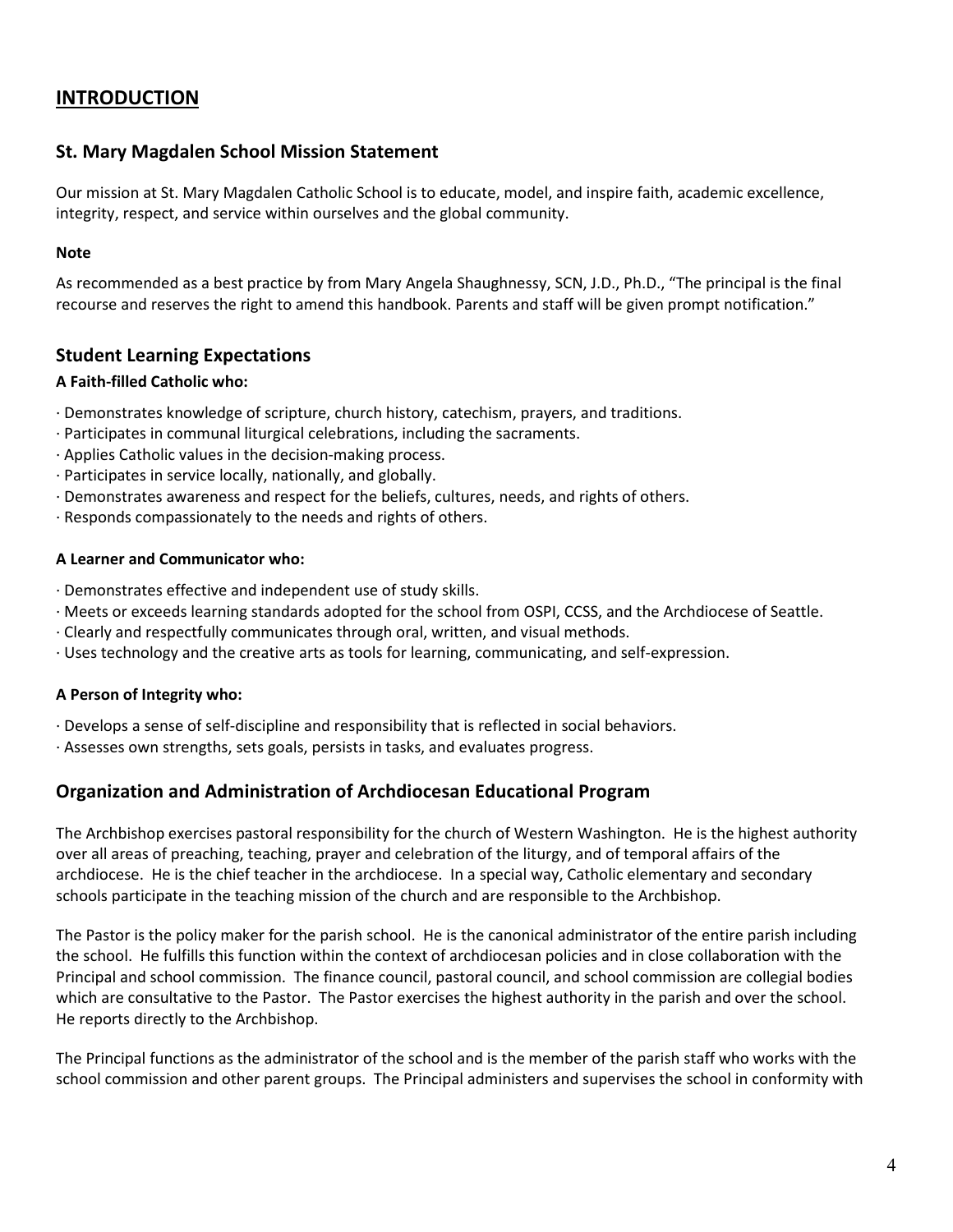archdiocesan and local school policies, rules and regulations. The Principal reports directly to and is accountable to the Pastor. The Principal is responsible for hiring faculty and staff. The Catholic Schools Office approves applicants for teaching positions prior to their being hired.

The teachers are Washington State certified, many with advanced degrees, who are charged with the instruction of the adopted curriculum of the school, and who carry out the policies of the school and parish under the direction of the Principal.

The Superintendent of Catholic Schools is responsible for directing the Catholic elementary and secondary schools in the archdiocese. The Archdiocesan School Board is the chief advisory body to the Superintendent in the formulation of policies affecting archdiocesan and parish schools. Policies of this board, when approved by the Archbishop, are binding on the Superintendent of Schools and local parish school commissions' executive structures.

St. Mary Magdalen School reserves the right to revise this document as necessary during the school year so as to meet the integrity of the Mission Statement and/or Philosophy Statement.

#### **Student Responsibilities**

As people of God, we believe that each of us has inherent rights and responsibilities to treat others and be treated by others with respect and dignity. Students are to model Christ's teaching about love for neighbor in all their interactions. Students are to respect others' rights to an education, be diligent in study, and help maintain an orderly learning environment. St. Mary Magdalen students will behave in a respectful and friendly manner toward all school personnel, volunteers, and visitors, and respect all property within and on the school grounds. They will obey school and classroom rules and will oppose behavior in others when it does not conform to these standards. Students will be clean and neat in personal attire, following the spirit and the letter of the uniform policy. They are responsible to their parents in going to and from school. Students will follow the guidelines provided in this handbook.

#### **Parent Responsibilities**

Parents provide the greatest influence on a child's thinking and behavior. Parents will offer their active support of the school's mission and philosophy. Parental support of these principles is necessary for the well-being of their children and for the good of the whole school. Parents who are parishioners will attend Sunday Mass and participate in Sacrificial Giving. It is a parent's responsibility to foster their child's faith development, to encourage in the child a positive attitude toward learning, and to promote a Christ-like concern for others and their reputations in the school community. Parents will uphold the rules and policies of the school and cooperatively support the professionalism of school personnel and school decisions regarding their children. In addition, parents understand their commitment to promoting Gospel values when using social media on the internet. When concerns develop regarding academics or behavior, parents will follow the guidelines provided in this handbook.

#### **Teacher Responsibilities**

Teachers strive to model true Christian behavior and to teach and form students in the principles of justice and love. It is their responsibility to maintain a Christian atmosphere and to educate students in a manner that not only fosters intellectual growth, but spiritual and emotional growth as well. Teachers will help students develop respect and pride for themselves and others and will provide opportunities for students to grow in responsibility. Teachers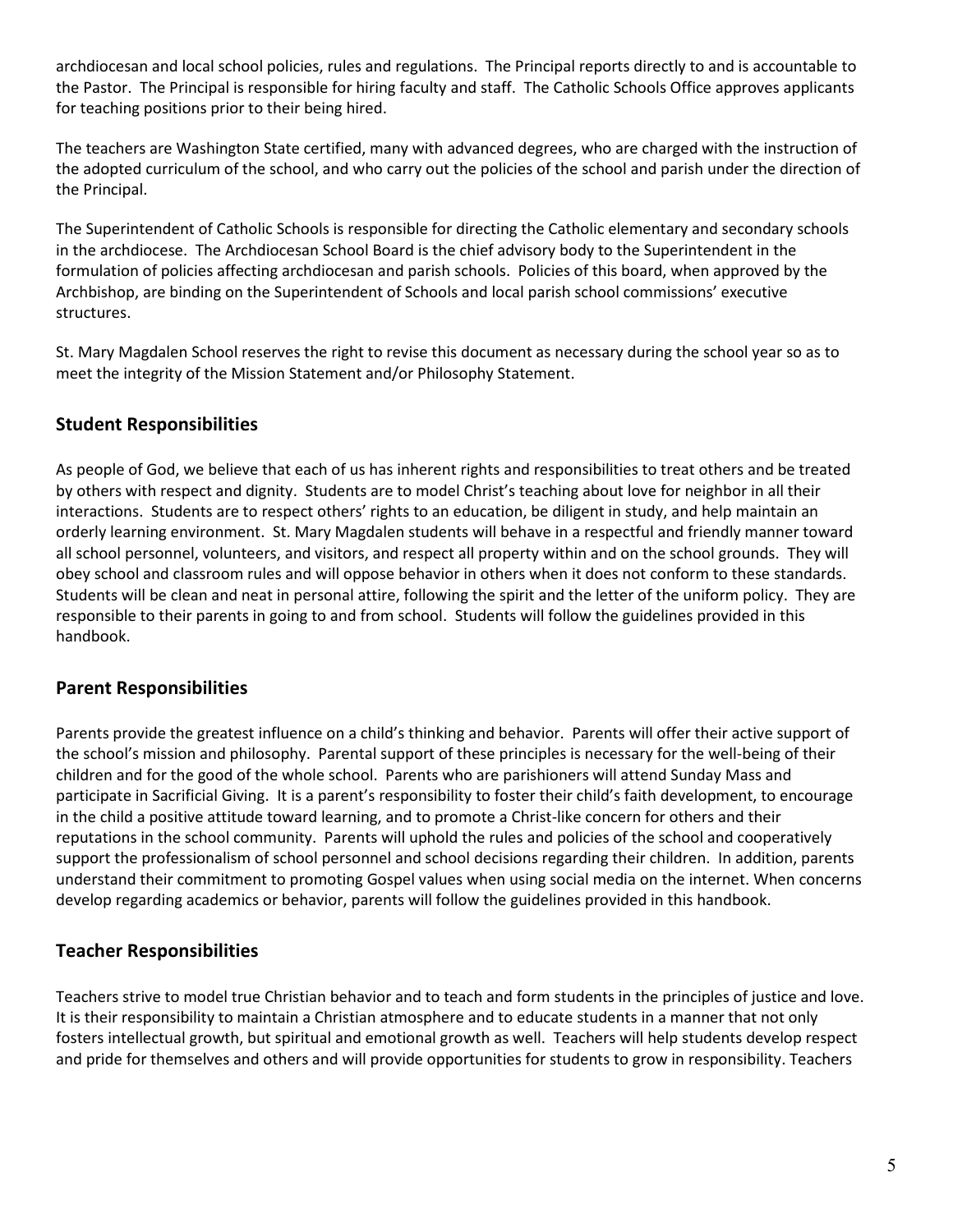will provide feedback to students and parents on student progress, both academically and behaviorally. Teachers will uphold the guidelines provided in this handbook.

## **Archdiocesan Parochial School Curriculum**

The curriculum functions through programs of studies, supplementary curricular activities, and other guided learning experiences to achieve established objectives for each level. The curriculum is both specific to guide educators in the school and flexible to provide for adaptation to each learner. The Archdiocesan Office of Catholic Schools provides a basic curriculum that is within state and local requirements and provides for the harmonious development of the student's spiritual, moral, physical, emotional, and intellectual growth. This curriculum is sufficiently flexible to provide for each student's individual needs.

# **CURRICULUM**

St. Mary Magdalen School offers education for students in Grades Preschool through Eight. Curriculum areas for Archdiocesan elementary schools are religion, language arts, mathematics, social studies, science, fine arts, physical education, health, and technology.

Curriculum aligns with national and state standards (Common Core, NGSS, and Archdiocesan religious standards). Teachers are expected to meet student needs by expanding and enriching the subject matter contained in the basic texts using supplementary material.

#### **Religious Education**

All students participate in daily religion classes and liturgical celebrations throughout the year. Both Catholic and non-Catholic students also share the benefits of value formation, opportunities for liturgy and private prayer, opportunities for service to the community, and orientation to scripture.

#### **The Sacraments**

Sacraments are celebrations of God's action and presence in our lives. Two sacraments are celebrated for the first time for elementary school age children who are baptized Catholics: First Reconciliation and First Communion. The children celebrate God's forgiveness in Reconciliation and are invited to the table of the Lord in Communion. Parents and children attend evening mini-celebrations and timely presentations in preparation for these sacraments. Parents also study the religion text with their child when assignments come home. Parental participation is necessary so children most fully experience these sacraments.

#### **Liturgies**

Each Wednesday the entire student body attends Mass together. Students also participate in church liturgies and prayer services. Various classes plan and take leadership roles in these activities. The school encourages parent attendance at these celebrations. Classroom liturgical celebrations and retreat experiences can be provided for our students at appropriate times.

#### **Accreditation**

Accreditation is a significant step beyond basic state approval and is a commitment to continuous program improvement. Requiring an intensive introspection into daily operations, the process continually analyzes current programs and charts future direction. Accredited schools meet standards considered essential for quality education. St. Mary Magdalen School continues to re-evaluate according to a schedule. Specific classroom and curricular guidelines reached through this process are to be followed by all staff in all classrooms.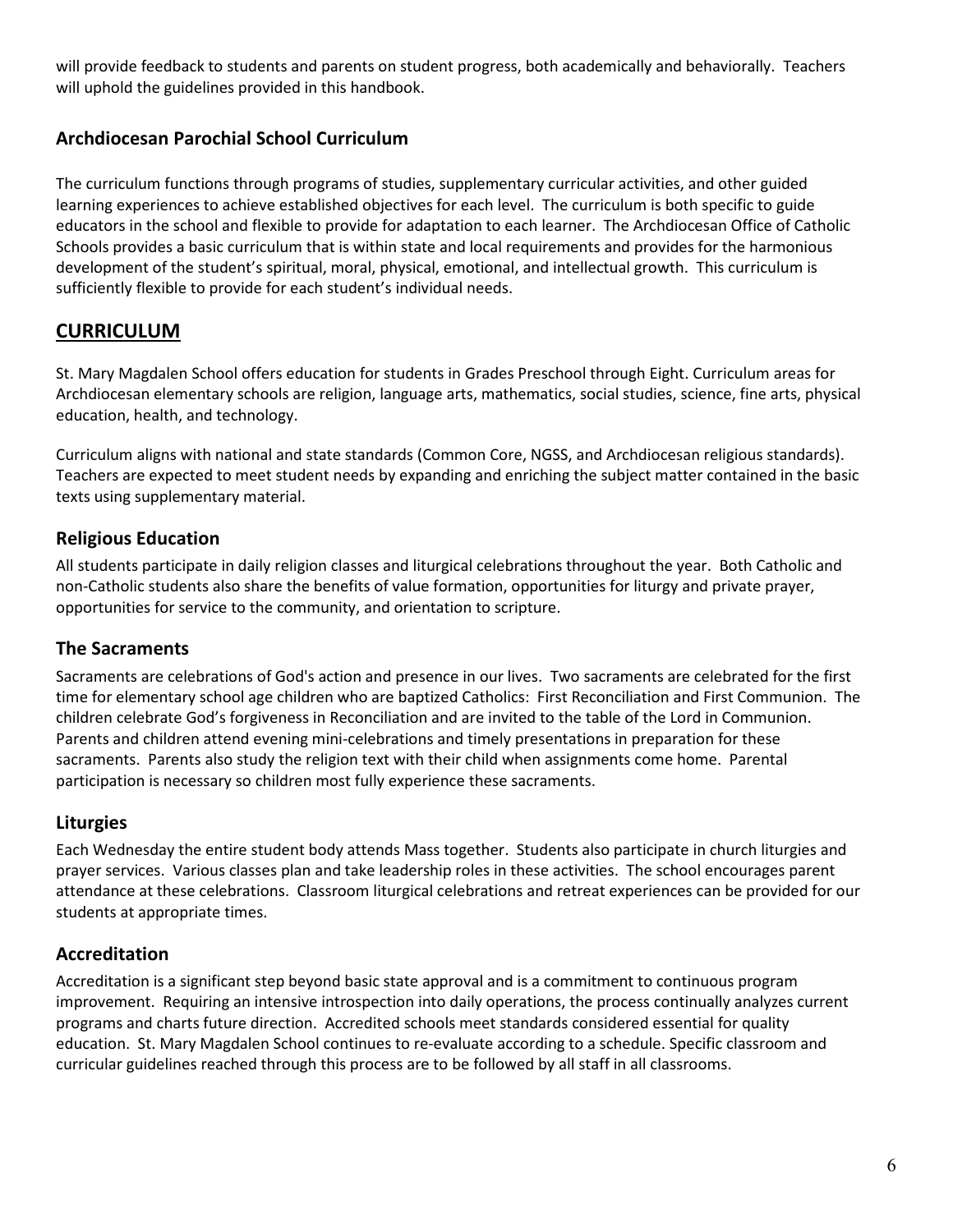# **ADMISSIONS POLICY**

St. Mary Magdalen School admits students of any gender, race, color or national and ethnic origin to all the rights, privileges, programs and activities generally accorded or made available to all students at the school. It does not discriminate on the basis of race, color, national and ethnic origins in administration of its admission policies. Student disabilities will be accommodated according to the school's ability to meet those needs. Determination of admission is on a case-by-case basis through the Admissions Committee.

Priority will be given to children whose parents are registered and supporting members of St. Mary Magdalen Parish, St. John's Mission, and St. Elizabeth Ann Seton.

## **COMMUNICATION**

It is the responsibility of all members of the school community to maintain open communications and to share information appropriately. The school's main source of information to school families is contained in the Weekly Family Newsletter, the school's website, in on-going emails, and in fliers regarding activities of interest to families. Parents are required to read the posted information on a weekly basis. To submit an item to be included in the newsletter, please submit to the school secretary by the Tuesday before the newsletter is published. All information directed to parents through the school's electronic system will be sent from the school office or classroom teachers. Information directed to parents from approved committees and organizations will be sent first to the school office and then be forwarded to parents.

Classroom teachers communicate regularly with parents. It is the responsibility of parents and students alike to review these communications, and to respond in a timely manner.

Report Cards are sent home at the quarter with an evaluation of your child's progress to date. Progress Reports are sent home for all students midway through the reporting periods. Many teachers use these progress reports during the year for commendation of a child's marked improvement or for recommendations for improvement. Phone calls and emails also help maintain open communication. With regard to report cards, parent requests for consideration of a grade change in a subject area must be made within the two weeks after report cards are distributed.

#### **Parent-Student-Teacher Conferences**

In November, parents will schedule a conference with the teacher by using a link to SignUp.com sent to them from the school. St. Mary Magdalen School has initiated student-led conferences to promote personal responsibility and self-growth. At about mid-year, parents are invited to optional conferences. Conferences are available at other times at the request of the parent or the teacher.

There will be no school during conference time. This is your chance to meet and discuss student progress with your child and the teacher early in the year. Come prepared with your questions written down to make the most of these meetings.

Conferences are available at other times upon request. If you are anxious about a specific problem or feel the need to talk to your child's teacher before or after regularly scheduled conference times, please don't hesitate to call or write a note to the teacher or Principal to request a meeting. Parents are not to go directly to a classroom during the day to conference with a teacher without prior arrangement.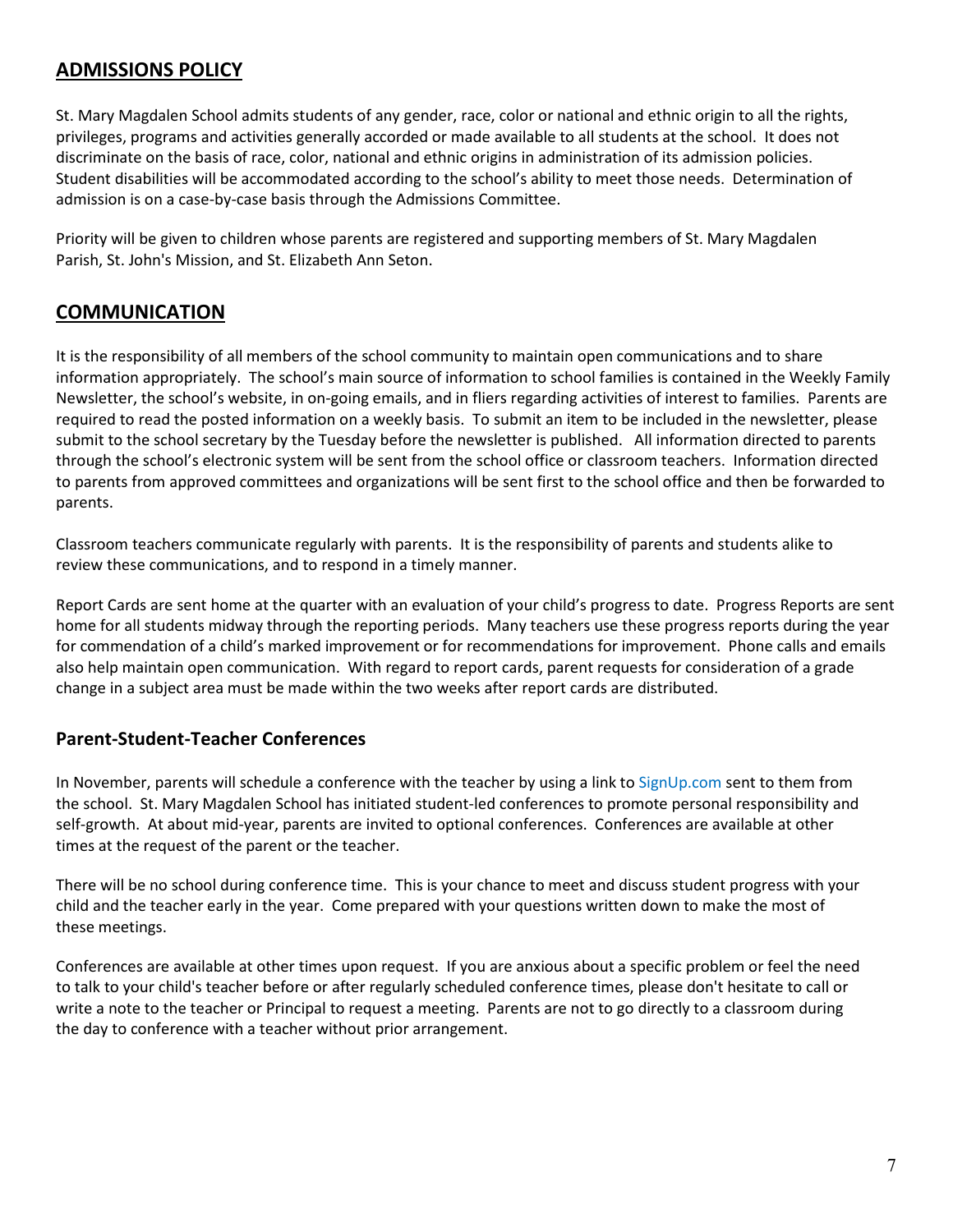# **Parent Conduct & Problem Resolution**

It is the parent's responsibility to cooperate with school staff for the welfare of students. If, in the opinion of the administration, parent behavior seriously interferes with teaching and learning, the school may require parents to withdraw their children and sever the relationship with the school. Negative comments about the school or its members on social media will not be tolerated. The school may require parents to withdraw their children or sever the relationship with the school because of this conduct.

Parents of school age children delegate a share of their authority to teachers. It is therefore imperative that there be a genuine unity of purpose and practice between parents and teachers. Constructive criticism is welcomed when it is motivated by a sincere desire for improvement of the educational program. The administration trusts in its employees and desires to support them in a manner that frees them from undue harassment. Complaints are not to be vented to office staff or any others not directly involved.

For this reason, parents are urged to bring proper focus to any concerns regarding school by doing the following:

- **Listen** to what your child has to say, but remember it is only one side of the story.
- **Discuss** the situation honestly and calmly with the teacher and the child together whenever possible.
- **Confer** with the Principal when the situation involves more extensive decision-making or problem solving than can be done on the parent/teacher level.

There may be an occasion when the parent is not in agreement with an action taken by the teacher on behalf of the child. For this reason, individual problems should be discussed with the classroom teacher before going to the Principal. The Pastor should not be contacted by a parent regarding a problem until resolution has been attempted with both the teacher and Principal. Should the parent feel that an appeal is warranted, the following appeal process must be followed. No appeals can be considered unless this process is followed.

- The first contact must be with the teacher. The problem should be discussed calmly, and a resolution attempted.
- The Principal is the second contact if resolution is not achieved with the teacher.
- The Pastor is the final contact if the issue has still not been resolved.

Parents and teachers are not permitted to communicate via text messaging without permission from the school administration.

#### **Communications Expectation**

Prompt communication is important. Staff are expected to check their email in a timely manner at least once a day during each school day. Supervision and instruction are a teacher's primary responsibilities therefore a teacher is not expected to check and respond to email during times when their primary focus is supervising or teaching children. Staff should let parents know that they have received a communication and what the expectation for a response is if they need time to gather information or to write a more detailed response. Staff are expected to answer communication within one school day.

## **Civility**

St. Mary Magdalen exists to promote a Catholic focused education which reflects the teachings of Jesus Christ and his Church. As a Christian institution we require all communications to reflect our mission and Christ centered values. Uncivil conduct, like other forms of disruptive behavior, interferes with a student's ability to learn and a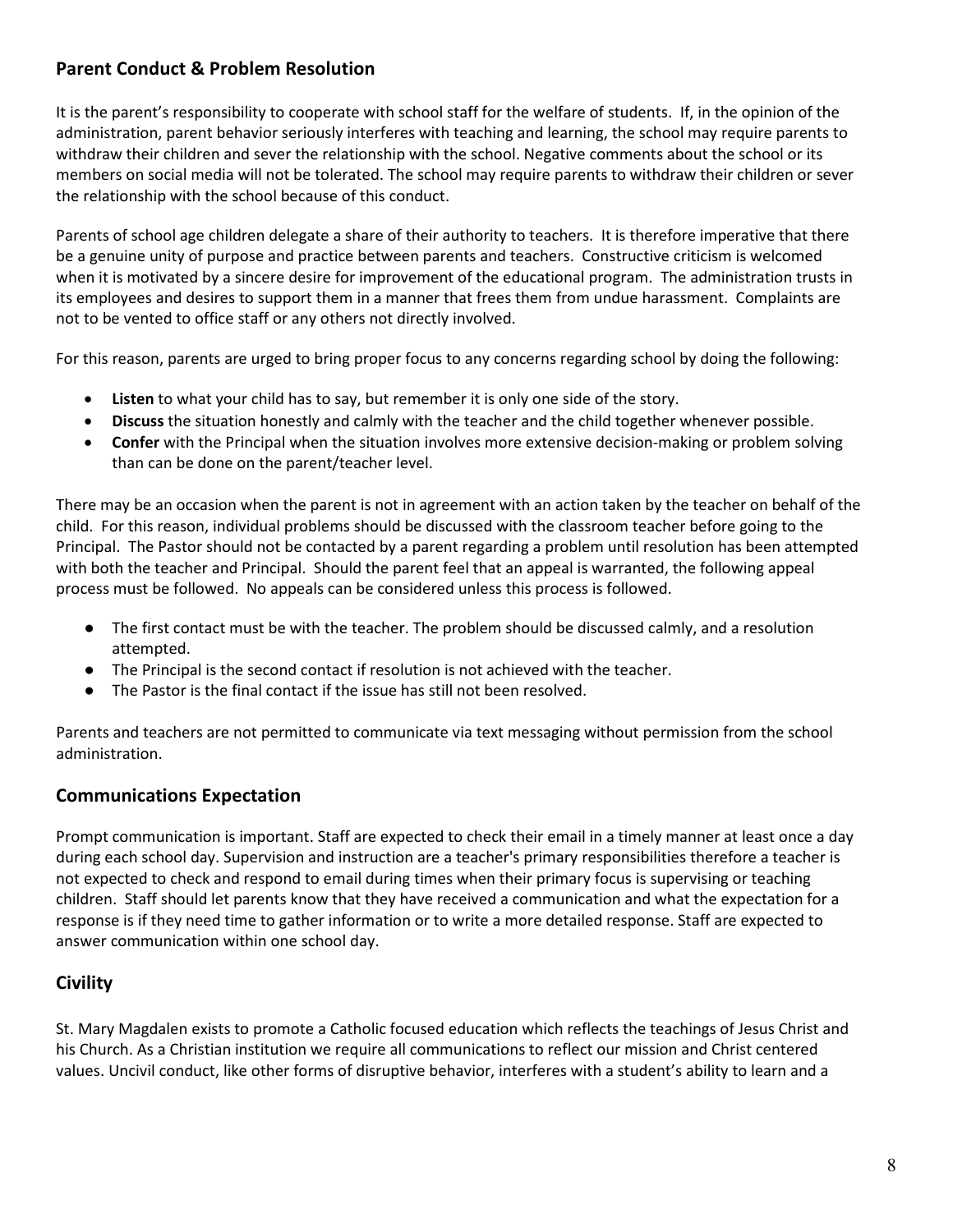school's ability to educate its students. St. Mary Magdalen School encourages administrators, faculty, staff, students, volunteers, parents, and other community members to participate in maintaining a clear expectation of civil conduct and problem-solving throughout the school. We do not condone uncivil conduct on school grounds, at school-sponsored activities, or online, whether by staff, students, parents, volunteers, or other visitors.

The basic purpose of this policy is three-fold: 1) To promote a work and learning environment that is safe, productive and nurturing for all staff and students, and to encourage the free flow of ideas without fear or intimidation; 2) To provide our students with appropriate models for respectful problem-solving that reflect the teachings of Jesus Christ and his Church; and, 3) To reduce the potential triggers for violent conduct, such as fear, anger, frustration and alienation—especially by making problem-solving procedures and alternatives to violence readily accessible to both youth and adults who need them.

For purposes of this policy, "uncivil conduct" includes the following: directing vulgar, obscene or profane gestures or words at another individual; taunting, jeering, inciting others to taunt or jeer at an individual; raising one's voice at another individual, repeatedly interrupting another individual who is speaking at an appropriate time and place; imposing personal demands at times or in settings where they conflict with assigned duties and cannot reasonably be met; using personal epithets, gesturing in a manner that puts another in fear for his/her personal safety, invading the personal space of an individual after being directed to move away, physically blocking an individual's exit from a room or location, remaining in a classroom or school area after a teacher or administrator in authority has directed one to leave, violating the privacy of another individual's belongings (except for lawful searches by school officials conducted in connection with the administration of school rules and applicable laws), texting or posting information online about an individual or individuals that interferes with a school's ability to educate its students, or other similar disruptive conduct.

"Uncivil conduct" does not include the expression of controversial or differing viewpoints that may be offensive to some persons, so long as (1) the ideas are presented in a respectful manner and at a time and place that are appropriate, and (2) such expression does not materially disrupt, and may not be reasonably anticipated to disrupt, the educational process. In all cases, individuals who perceive they have been treated in an uncivil manner should resolve their concerns through simple, direct or assisted communication with the person(s) at the source of the concern. When this is not possible or appropriate, any person who needs help in identifying and/or using appropriate problem-solving procedures may seek assistance from the school principal, principal designee, work site administrator, or the pastor.

Individuals are encouraged to work out issues of concern promptly—and preferably no later than two (2) days after an incident has occurred. No retaliation will be tolerated against individuals for working in good faith under this policy and its related procedures to resolve concerns. This policy seeks to promote a school culture of respect and civility. Severe or persistent acts of uncivil conduct may, however, violate other school rules, such as the school's policies against harassment, intimidation, and bullying, sexual harassment, or specific conduct codes. Violation of such policies may result in further action, such as discipline, adverse employment action, or criminal charges, as applicable. Nothing in this policy is intended to interfere with the ability of school officials to maintain order and discipline in the schools or to enforce school rules and applicable laws.

# **STUDENT CONDUCT**

#### **Student Conduct Guidelines**

All persons associated with St. Mary Magdalen School will be treated with dignity and respect. This right flows from their position as members of the family of God and carries the responsibility of treating others in a Christ-like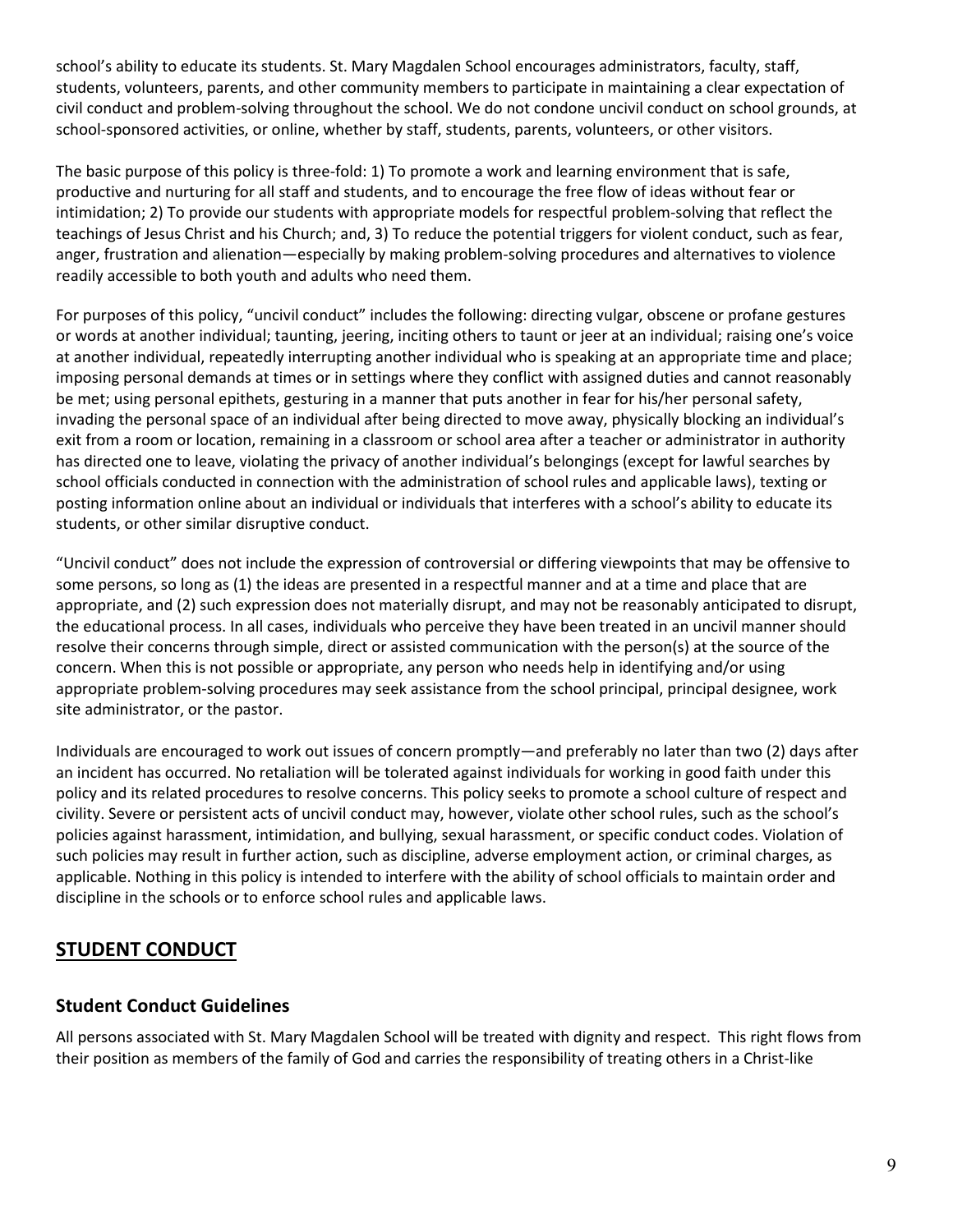manner. All members, staff and students alike, will work together to create a safe physical and emotional environment which fosters learning.

St. Mary Magdalen School initiates and promotes educational and affirming programs which encourage all students to strive toward this goal. Second Step, Steps to Respect are examples of these programs. On the other hand, logical, reasonable, and clearly defined consequences are established for actions which violate the rights of others, including the right to learn.

Behaviors which are prohibited include, but are not limited to the following, while on school property or in reasonable proximity thereto or at any school-sponsored activity:

- Acts which violate laws of the State of Washington, including but not limited to the following: arson, firearms, gambling, theft, extortion, coercion, malicious mischief, possession and/or use of alcoholic beverages, tobacco products, or drugs, harassment, forgery, misuse of 911 or fire alarm, etc.
- Vandalism or misuse of school property or the property of others.
- Unauthorized entry to or use of any school facilities.
- Conduct detrimental to the reputation of the school, whether in or outside of school, or conduct causing disruption or obstruction of school functions or operations.
- Refusal to identify self to SMM staff or authorized personnel, disrespect to any staff or volunteers verbally or by actions (mocking, obscene gestures, etc.), failure to comply with school rules or directions of SMM staff or authorized personnel, or an attitude showing open, persistent defiance of rules and/or authority.
- Forgery of documents and/or the signature of parents or school personnel.
- Repeated disruption of the learning environment.
- Physical or verbal abuse, or any actions which are malicious and/or intimidating, which may include but are not limited to the following:
	- Any physical or hurtful action such as hitting, tripping, fighting, "play fighting", spitting, or throwing of objects (snowballs, pinecones, rocks, pencils, etc.).
	- "Inventive" recess games which are physically or emotionally harmful (allowed games are those approved by teachers and administration).
	- Serious put-downs or insults through notes, verbal utterances, facial expressions, mocking, namecalling (particularly target words such as gay, weird, f/s words, etc.). This includes insulting communication regarding gender, race, culture, or origin/heritage. It also includes false accusations or spread of malicious rumors.
	- Any lewd, indecent, or obscene conduct, expression, or gesture.
	- Threats of harm or violence to others or to their property.
- Possession of electronics, skateboards, headphones, trading cards, cell phones (students turn these in to the office or to the homeroom teacher each day) or valuable property. They will be confiscated.
- Being where he/she shouldn't be or leaving school grounds without authorization.

## **Anti-Bullying and Anti-Harassment Policy**

Bullying behavior is defined as any word, look, sign, or act that inflicts or threatens to inflict physical or emotional injury or discomfort upon another person's body, feelings, or property. To make our school violence-free and safe from bullying, we tolerate no bullying in our school, intervene in bullying behaviors and strictly enforce rules against bullying, and empower staff and students to report bullying behavior and treat one another with respect.

Harassment is defined as repeated behavior toward an individual or group which would be offensive to a reasonable person, conduct which contains sexual matter or suggestions, or conduct threatening to impose adverse sanction on a person.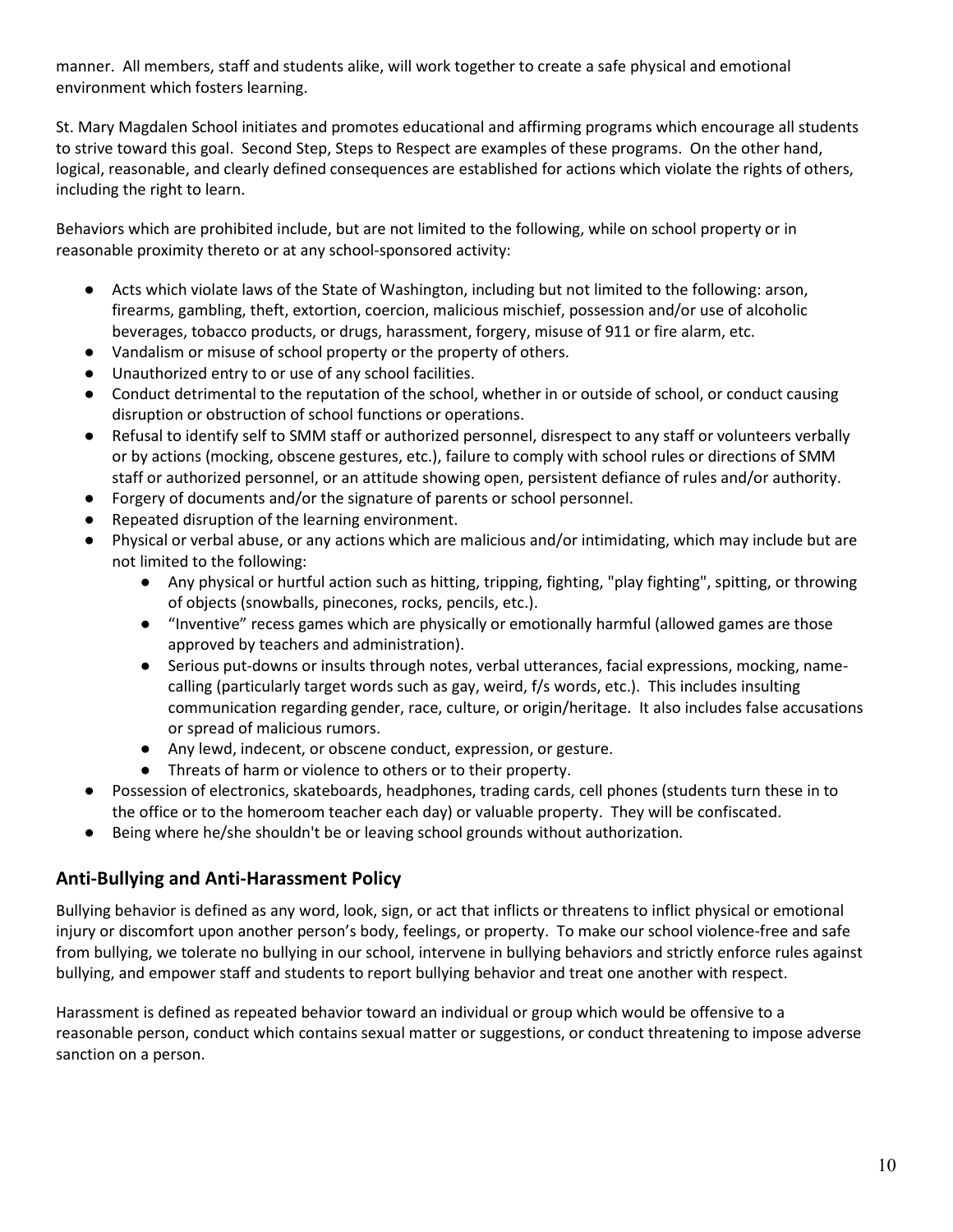Disciplinary action will be taken for the following, but is not solely limited to these specific behaviors:

- Intentional exclusion of others or stalking.
- Verbal conduct such as epithets, gossiping, name calling, mocking, mimicking derogatory jokes or comments, racial or gender-based slurs, or unwanted sexual advances, imitations, intimations, or jokes or comments about sex or explicit invitations to have sex. This includes remarks about a person's body by actions such as whistling, gawking or commenting on body parts, pro or con, including obscene gestures or comments.
- Visual displays such as derogatory, racially oriented, gender or sexually oriented, or insulting or threatening posters, photography, cartoons, drawings, or gestures, and displaying threatening, personally insulting, or sexually suggestive objects, photos, or cartoons.
- Physical contact such as pushing, shoving, tripping, assault, unwanted touching, blocking normal movements, or interfering with work, study, or play because of gender, race, sexuality, or attempt to intimidate.
- Threats and demands to take actions or to submit to requests, sexual or other, as a condition of friendship or some benefit or to avoid some loss, including any offer of any benefits in return for favors, including any form of intimidation.
- Retaliation for reporting or threatening to report harassment or bully actions.

Reporting of harassment or bullying will be held confidential to both the student reporting and to the student accused. Reports may be made by the student or any person on the student's behalf. Our school feels strongly that any means of intimidation, whether of a verbal, physical or emotional nature, can be equally harmful/damaging to the inherent dignity of any individual and will not be tolerated.

# **Cyberbullying Policy**

Cyberbullying is defined a[s bullying](http://www.stopbullying.gov/what-is-bullying/index.html) that takes place using electronic technology. Electronic technology includes devices and equipment such as cell phones, computers, and tablets as well as communication tools including social media sites, text messages, chat, and websites.

St. Mary Magdalen School does not tolerate any bullying behavior directed at a member of the SMM Community that is communicated through electronic technology on campus or off. Any behavior of this nature will result in the suspension and possible expulsion of the student(s) engaging in this behavior.

## **Weapons Policy**

Since one of the greatest threats to the safety of our children is the presence of firearms and other weapons, it is very important that our students and members of our school community understand the consequence of violating the law.

Bringing dangerous weapons to school property will result in suspension or expulsion. Dangerous weapons include air guns (such as BB guns), knives (including pocket knives), nun-cho-ka sticks, throwing stars, pepper spray, etc. Objects used in a dangerous or threatening manner, objects that could cause harm and/or replicas of dangerous weapons such as toy guns, toy knives, etc. are prohibited. (See RCW 9.41.28D). Any verbal or written threat of violence or harm will be taken seriously and will result in suspension or expulsion.

# **Cell Phone Policy**

Cell phone use by students is prohibited on campus. This includes smart watches, etc. Students can use the office phone to contact parents/guardians with permission from the office personnel. All cell phones should be put away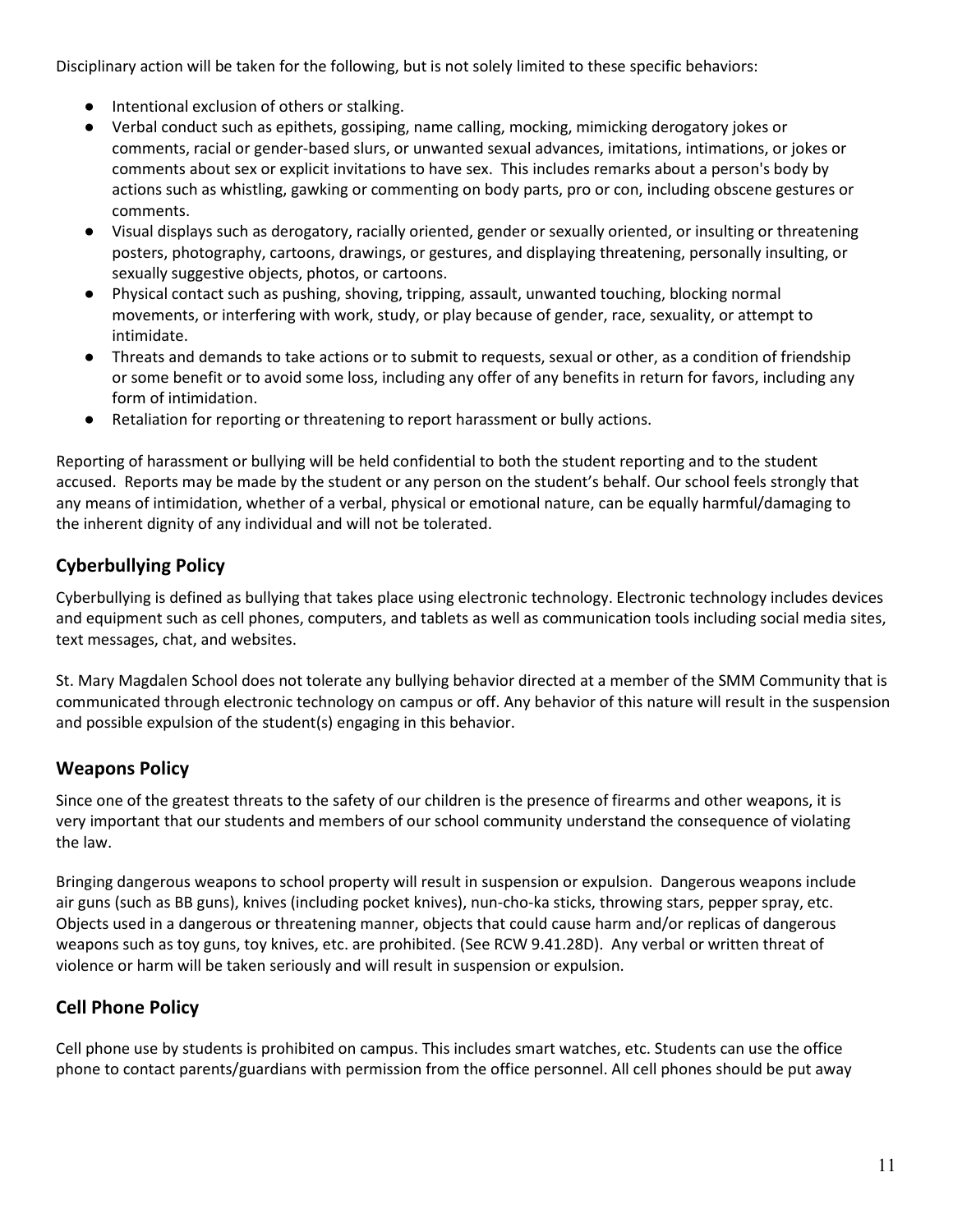once students enter the school building. This include waiting while waiting in the parish hall prior to the start of school. Students in grades k-8 are required to turn in their phone to their homeroom teacher at the beginning of the school day. It is each student's responsibility to collect their phone from their homeroom teacher at the end of the school day. Phones that are not turned in properly will be confiscated and returned only to a parent or guardian.

# **DISCIPLINE POLICY**

The following discipline policy and procedure applies to any action that has taken place on the St. Mary Magdalen School campus and at school sponsored functions.

## **Terminology**

**Detention**: Detention involves keeping a student in the classroom under supervision for a set period of time. Students do not miss class time in serving detention.

**In-school Suspension**: This practice is used for cases when a student needs to be removed from the classroom for a set period of time. The student will do assigned class work at a designated place in the school, separate from other students.

**Home Suspension**: This practice is used for very serious cases and then only when the Principal thinks it is imperative to remove a student from contact with fellow students. Parents will be informed that their child is to remain away from school for a definite number of days, during which time appropriate faculty and parent action is planned.

**Probation**: Probation is a formal warning that unless set conditions are met, more serious action will be taken. During the probation period, the child will be evaluated on his/her ability to conform to school expectations, whether academic or behavioral. All new students remain on academic and behavioral probation for their first year.

**Expulsion**: Expulsion is the permanent removal of a student from the school and is the most serious disciplinary act taken. Expulsion may result from a single, very serious infraction or from an ongoing pattern of misbehavior.

## **Principals:**

- Every person deserves to be respected and treated with Christ-like action.
- Every person deserves to be safe, to feel safe, and to be free from danger.
- Students attend school to learn academics, behavioral skills, social skills and learning is enhanced in a physically and emotionally safe environment.
- Learning is enhanced by the establishment of academic and behavioral expectations.
- Special emphasis will be placed on the teaching of self-discipline, good citizenship and social skills.

#### **Behavior Expectations:**

- I will follow directions the first time given.
- I will keep my hands, feet, mouth, and objects to myself.
- I will act with integrity and respect for the St. Mary Magdalen School community.
- I will always be in the proper place.
- I will walk in the building always.
- I will use all materials and equipment properly.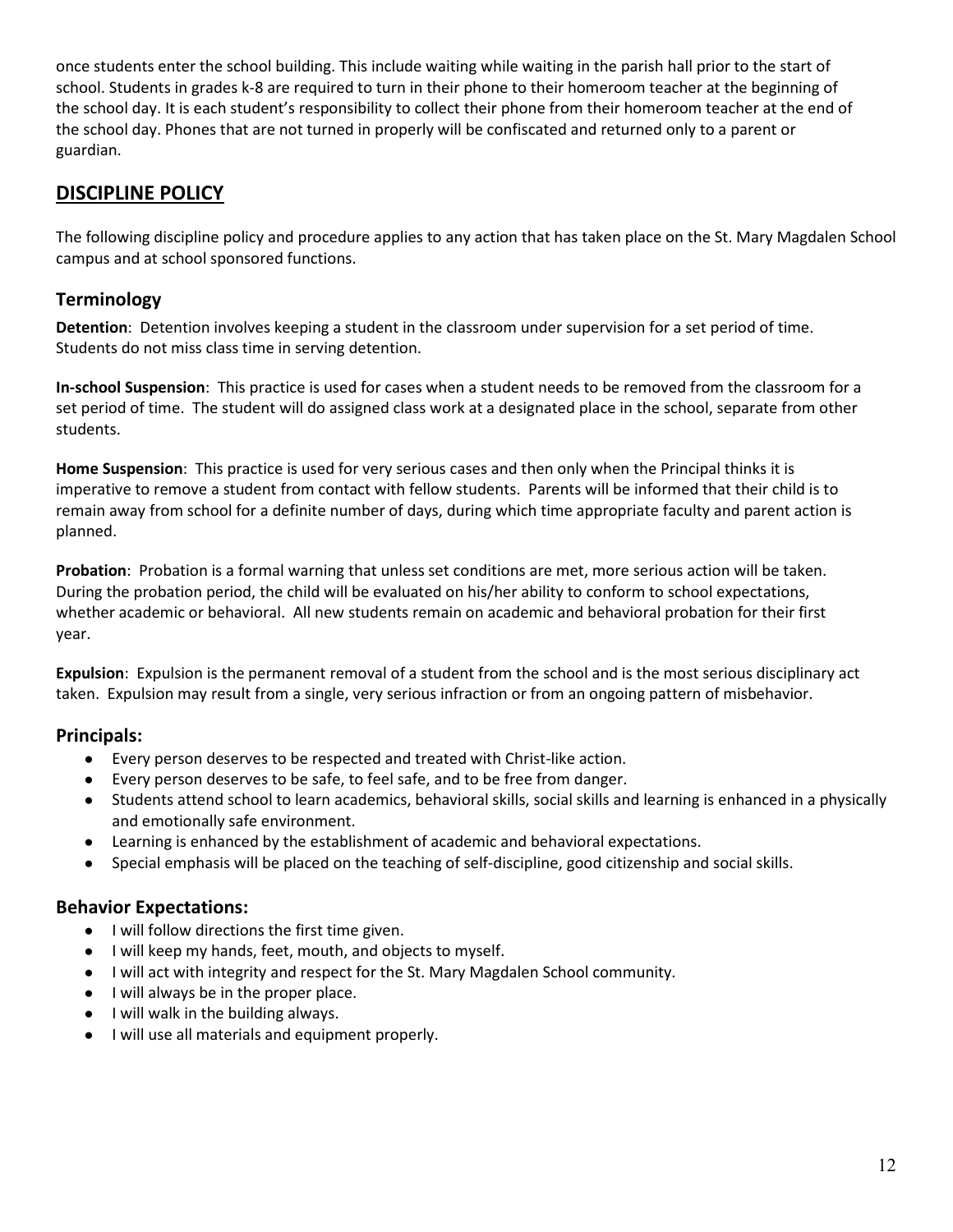# **Discipline Plan**

Inappropriate behaviors at SMM fall into 3 categories or levels of offenses. Each level is addressed either by the classroom teacher or the school administration. Multiple offenses in one level can result in elevating offenses to higher levels.

# **Examples of (but not limited to) Level 1 Offenses:**

Level 1 and 2 offenses will be handled by the teacher. Documentation of behavior will be made.

| <b>Level 1 Offenses</b>                                                                                                                                                                                                                                                                       |                                                                                                                                                                                            |  |  |  |  |  |  |
|-----------------------------------------------------------------------------------------------------------------------------------------------------------------------------------------------------------------------------------------------------------------------------------------------|--------------------------------------------------------------------------------------------------------------------------------------------------------------------------------------------|--|--|--|--|--|--|
| Not following directions<br>Running or jumping in hallways<br>$\bullet$<br>Excessive talking out of turn<br>$\bullet$<br>Inappropriate laughing/sneering<br>$\bullet$<br>Derogatory notes/pictures<br>$\bullet$<br>Teasing/put downs<br>Eye rolling<br>Interrupting<br>Inappropriate language | Name calling<br>Misuse of materials<br>Wandering the hallway<br>Mocking<br>Not keeping hand, feet, and objects to<br>$\bullet$<br>myself<br>Chewing gum<br>Tardiness within the school day |  |  |  |  |  |  |

#### **Examples of (but not limited) Level 2 Offenses:**

Level 2 offenses will be handled by the teacher with documentation of the behavior and action. Parents will be contacted.

| <b>Level 2 Offenses</b>                                                                                                        |                             |  |  |  |  |  |  |  |
|--------------------------------------------------------------------------------------------------------------------------------|-----------------------------|--|--|--|--|--|--|--|
| Back talking/arguing<br>Inappropriate gestures/language<br>$\bullet$<br>Taunting<br>Refusing to work<br>Open defiance<br>∟ying | Throwing objects<br>Hitting |  |  |  |  |  |  |  |

## **Examples of (but not limited to) Level 3 Offenses**:

Level 3 offenses are handled by the administration. There will be a direct office referral with an accompanying referral form. Parents will be contacted.

| <b>Level 3 Offenses</b>                         |                                                    |  |  |  |  |  |  |
|-------------------------------------------------|----------------------------------------------------|--|--|--|--|--|--|
| <b>Fighting</b>                                 | Bullying behavior and intimidation                 |  |  |  |  |  |  |
| Cheating                                        | Threatening/taunting                               |  |  |  |  |  |  |
| <b>Ethnic slurs</b>                             | Threatening bodily harm                            |  |  |  |  |  |  |
| Obscene gestures<br>$\bullet$                   | <b>Stealing</b><br>$\bullet$                       |  |  |  |  |  |  |
| Inappropriate touching<br>$\bullet$             | <b>Biting</b><br>$\bullet$                         |  |  |  |  |  |  |
| Damaging property<br>$\bullet$                  | Use of profanity<br>$\bullet$                      |  |  |  |  |  |  |
| Direct and willful disobedience of<br>$\bullet$ | Pulling fire alarm<br>$\bullet$                    |  |  |  |  |  |  |
| school rules and policies                       | Harassment                                         |  |  |  |  |  |  |
| Disruptive clothing<br>$\bullet$                | Failure to turn in your phone to your<br>$\bullet$ |  |  |  |  |  |  |
| Disrespect for authority                        | teacher at the beginning of the school day         |  |  |  |  |  |  |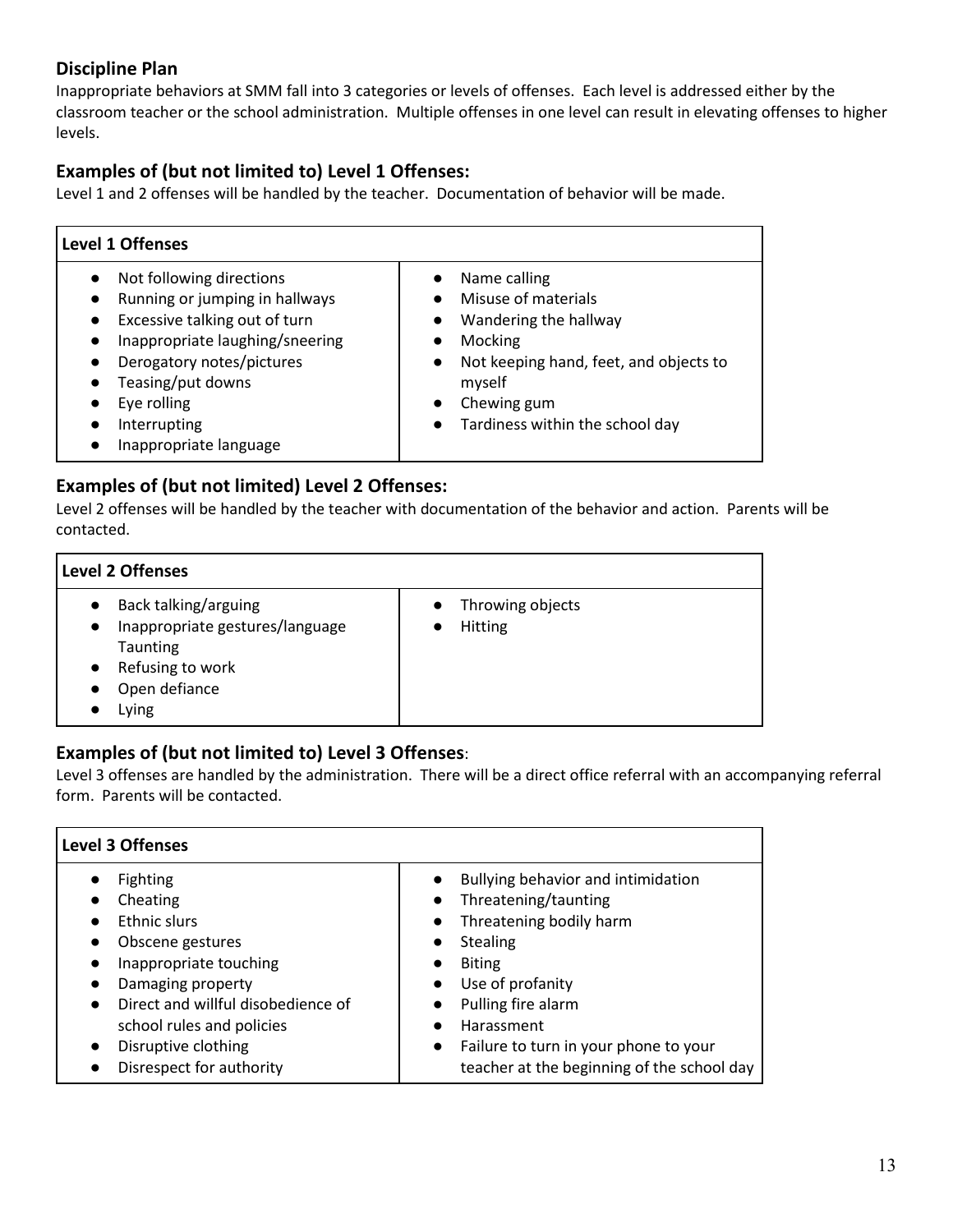# **Zero Tolerance Offenses**

- Drugs
- Weapons/facsimile of a weapon/dangerous instrument or threat of contraband
- Leaving school without permission
- Assault with intent to fight with another student
- Sexual harassment

#### **Discipline Procedures**

#### **Classroom**

#### **Level 1 and Level 2 behaviors are handled by the teacher.**

- The teacher will follow individual classroom procedures of behavior management.
- The teacher must contact a parent/guardian regarding the offense for level 2.
- The teacher will document the incident.
- When an inappropriate Level 1 or 2 behavior occurs in the classroom or at recess, the teacher or supervisor will have the student(s) fill out a Think Sheet.

#### **Level 3 behaviors are handled by the school administration.**

- Results in a direct office referral.
- An administrator will contact the student's parent.
- An appropriate consequence will be given.

In an emergency situation, the student may be brought straight to the office. If the teacher is unable to bring the student, the office will be contacted, and an administrator will come to the classroom and remove the student.

#### **Detention**

A level 3 offense will result in a detention at a minimum. For kindergarten through fourth grade, detention will be served during recess. For fifth through eighth grade, detention will be served after school from 2:45-3:45 p.m.

#### **Suspension/Expulsion Protocol**

Suspensions will be administered as in-school suspensions. Students are required to report to the office at the start of the school day and will serve their suspension with the school administration.

Certain offenses require an immediate office referral (e.g. sexual/racial harassment, possession of a weapon, making threats, inflicting bodily harm on others and other safe school violations). These incidents may immediately result in an out-of-school suspension or other consequences at the discretion of the administrator. Extreme or chronic behaviors may warrant a referral to the SMM administration.

#### **Mediation and Conflict Resolution:**

Students are also encouraged to meet with the counselor as needed. Students should fill out the counselor form found in each classroom and drop it the box outside of the counselor's office. The teacher is also able to fill out this form for a student and give it to the counselor.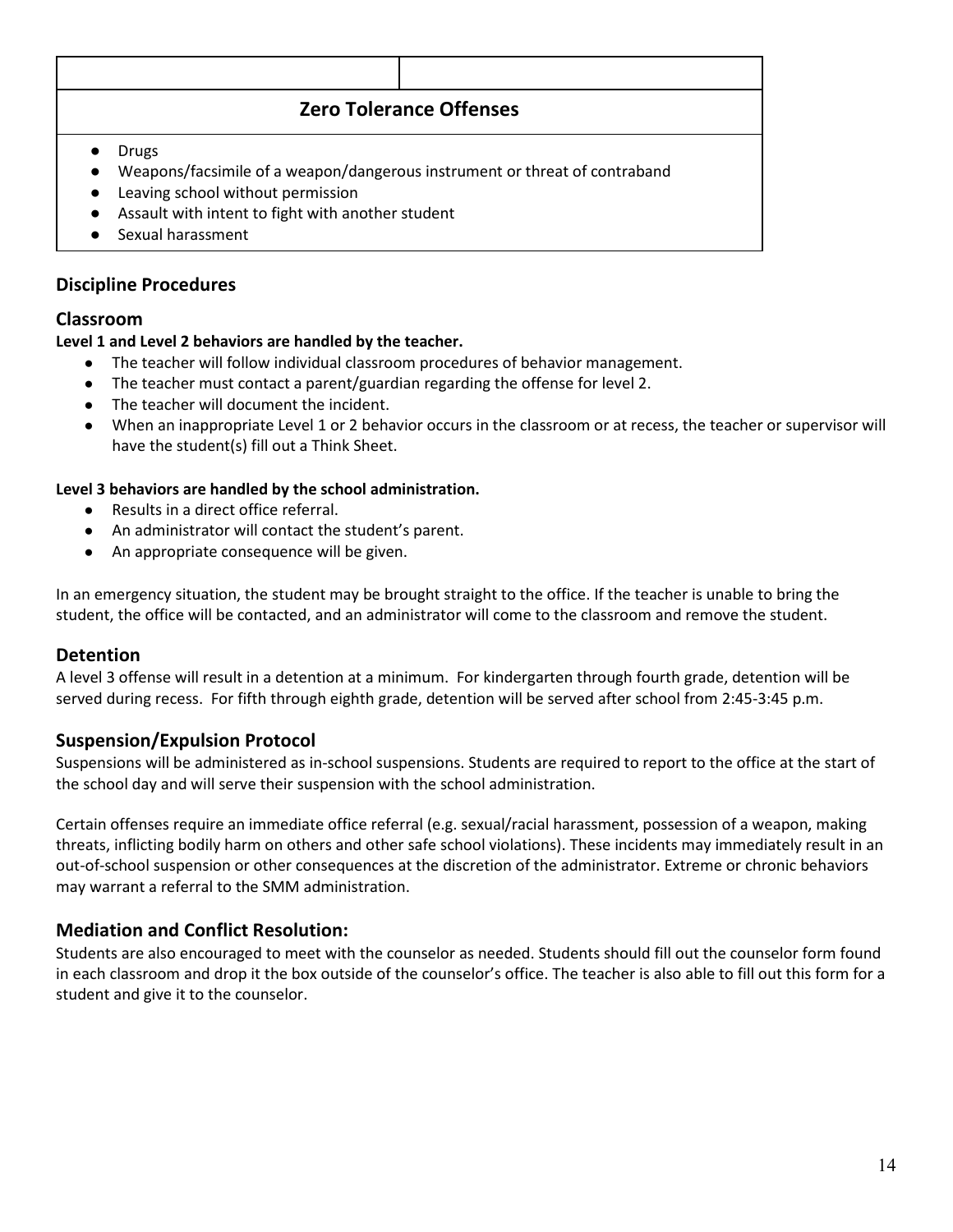# **HOMEWORK**

Homework given to students at St. Mary Magdalen may serve any of the following purposes:

- To practice skills being taught in the classroom
- To extend the school experience through related home activities
- To develop good study habits
- To acquaint parents with the subject matter their children are studying in school.

Homework may take various forms other than written work, including reading books and newspapers, studying for tests, viewing special television programs, gathering materials for projects, interviewing, preparing and practicing for oral reports, and other activities.

Interest of parents is essential, but students should be able to do their assignments independently most of the time. Parents can promote good study habits by encouraging their children to study at a regular time and place. If your child, applying full effort, is not able to complete homework within a reasonable time, please contact the teacher.

## **UNIFORM POLICY**

#### **Purpose of Uniform Policy**

The uniform policy addresses issues of learning, safety, and self-esteem. School uniforms remind students and parents that we are part of a Catholic school community with certain expectations in standards of social conduct and academics. St. Mary Magdalen Catholic School also seeks to establish an environment where children are known for who they are inside, rather than for the appearance they project on the outside. Social barriers and distractions that are created by fashion damage children, damage their relationships at school, and may deflect attention away from their primary occupation - getting an education. The uniform policy levels the playing field and provides a sense of unity among children from all situations. Uniforms also provide a tangible means of allowing teachers and staff to instantly identify outsiders who may or may not belong on the school grounds.

#### **School Community Expectations**

Students at St. Mary Magdalen School are required to wear the school uniform as outlined in this policy. We expect all parents and students to support and comply with this policy. Time spent by school staff addressing school uniform compliance is time taken away from teaching. Therefore, out of fairness to others in the school community, parents are asked to carefully supervise what their children wear to school. Questions concerning specific aspects of this policy should be addressed to the Principal before sending students to school. Failure of students to follow the school uniform policy will cause them to be subject to discipline in accordance with the school's policy.

#### **General**

As the uniform is a symbol of a student's pride in him/herself and school, uniform items must be clean, in good repair, and appropriately sized and worn. Students should reflect good taste, modesty, neatness, and cleanliness when on school and parish grounds. All uniform items should be labeled with the student's name. Brands (logos and characters) on jackets, backpacks, lunch boxes and supplies need to be appropriate for our school environment.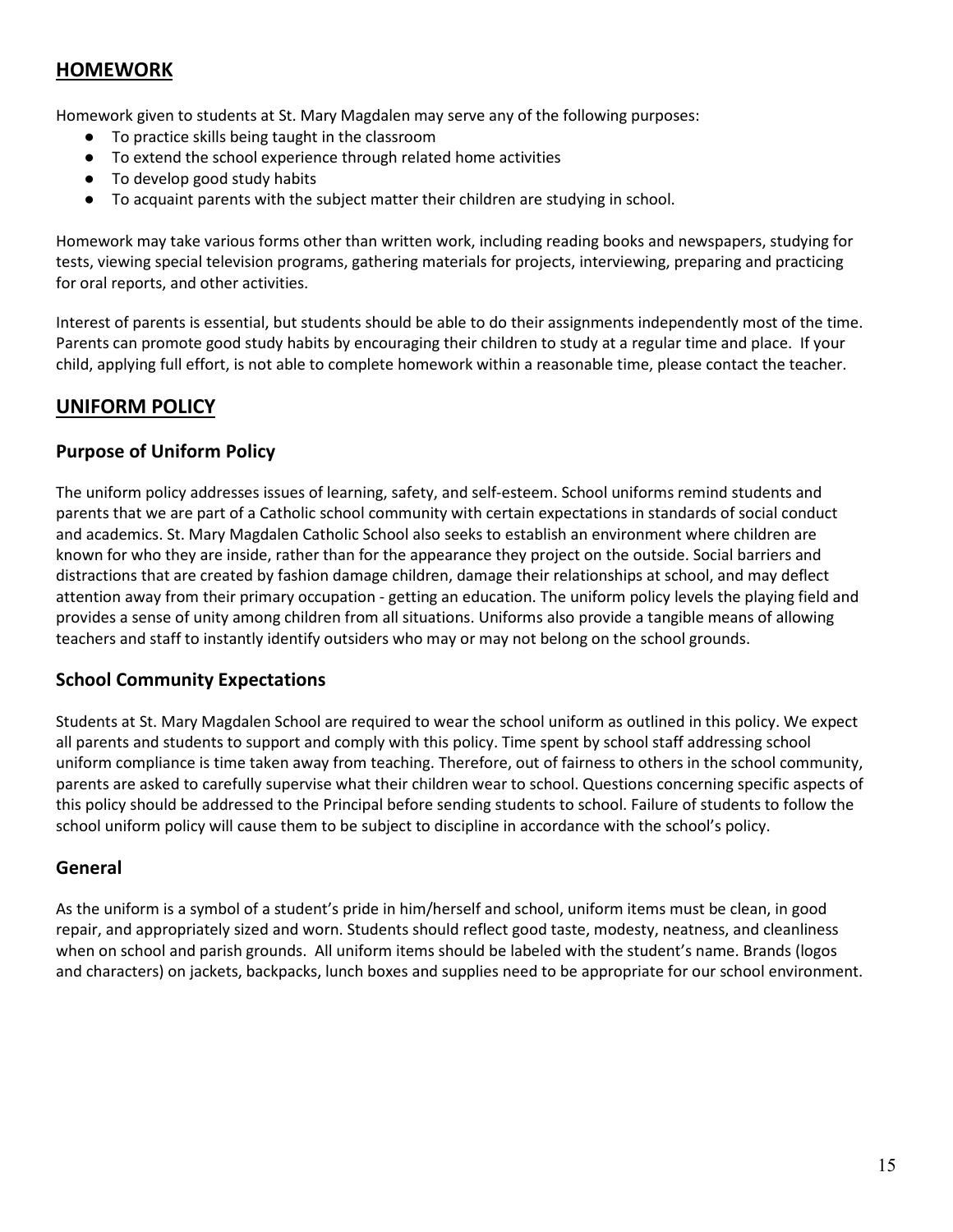#### **Uniforms Options by Grade-Level**

| <b>Grade Level</b> | <b>Required</b>                                                    | Optional                                           |  |  |  |
|--------------------|--------------------------------------------------------------------|----------------------------------------------------|--|--|--|
| PreK-3rd           | Uniform sweater vest<br>$\bullet$                                  | Green uniform crew neck<br>$\bullet$<br>sweatshirt |  |  |  |
|                    | <b>Boys:</b> Navy blue uniform shorts or pants                     | Green uniform cardigan<br>$\bullet$                |  |  |  |
|                    | Girls: Navy blue uniform shorts, pants,<br>jumper, or skort        |                                                    |  |  |  |
|                    | White uniform polo shirt                                           |                                                    |  |  |  |
| $4th - 5th$        | Uniform sweater vest                                               | Green uniform crew neck<br>$\bullet$<br>sweatshirt |  |  |  |
|                    | <b>Boys:</b> Navy blue uniform shorts or pants                     |                                                    |  |  |  |
|                    | Girls: Navy blue uniform shorts, pants,<br>jumper, skort, or skirt | Green uniform cardigan                             |  |  |  |
|                    | White uniform polo shirt                                           |                                                    |  |  |  |
| $6th - 8th$        | Uniform sweater vest                                               | Green uniform crew neck<br>$\bullet$<br>sweatshirt |  |  |  |
|                    | <b>Boys:</b> Navy blue uniform shorts or pants                     |                                                    |  |  |  |
|                    | Girls: Navy blue uniform shorts, pants,<br>or skirt                | Green uniform cardigan                             |  |  |  |
|                    | White uniform polo shirt                                           |                                                    |  |  |  |

**Sweater:** Sweaters are to be worn by all students on Mass days and on all days designated as full uniform day. Sweaters may be worn on other days, if desired. The uniform sweater is a hunter/forest green cardigan, V-necked pullover sweater, or V-necked vest. The sweater must be from DENNIS School Uniforms. The school logo is acceptable on the school sweater, but not required. Only uniform sweaters or logo wear sweatshirts may be worn during class time.

**Sweatshirts:** Students in grades pre-k through 8 may wear the hunter green sweatshirt with the exception of Mass days, on which a sweater must be worn. No other outerwear is permitted during class.

**Shirts:** The uniform shirt for both boys and girls is (1) a plain, white, cotton or cotton-polyester, short or longsleeved polo with two or three buttons. Embellishments such as ruffles, lace, extra trim, or non-school logos are not permitted. Shirts must be worn tucked (not rolled up) into pants, shorts, skirts, or skorts.

**Pants:** The uniform pants are plain, but tailored, in dark navy-blue twill. Pants are expected to be very similar to a standard uniform pant style. They should be ankle length and straight-legged. Baggy pants, overly tight pants, short Capri-style pants, or pants with cargo pockets are not permitted. Embellishments, including accent colors or logos, are also not permitted. Royal blue and black are not allowed.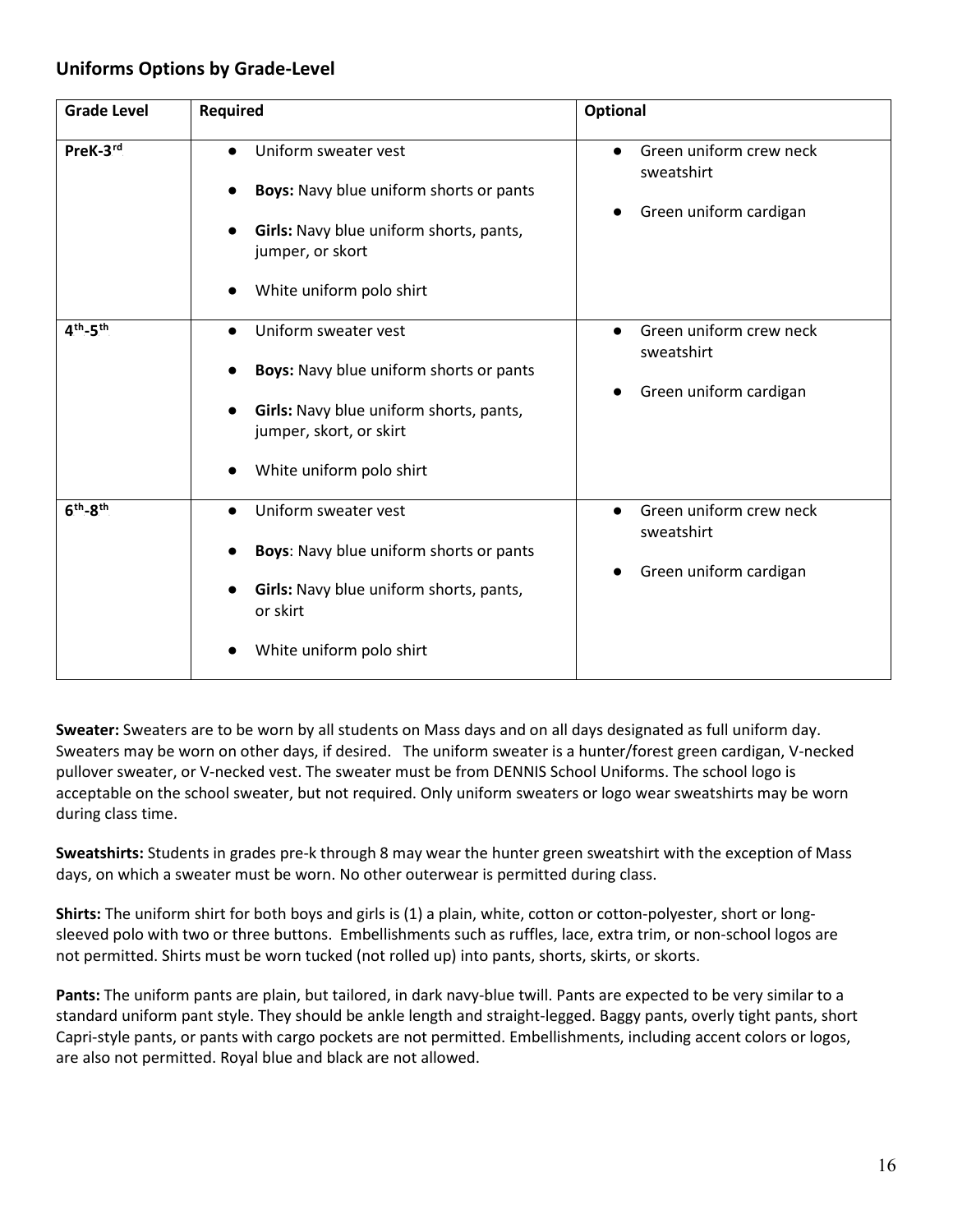**Jumpers, skorts and skirts:** Length should be no shorter than two inches above the knee. Shorts must be worn under jumpers and skirts on PE days and should not be visible beneath the hem of the jumper or skirt.

**Shorts:** The uniform short is a plain, solid dark navy blue, twill, walking short in style and length. Gym shorts, bike shorts, long shorts below the knee, shorts with cargo pockets, and short-shorts are not permitted. Royal blue and black are not allowed.

**Shoes:** Athletic shoes are required and must have "non-marking" soles that do not leave marks on the school floors. Students must also have a **second** pair of non-marking shoes to be used for PE class. This is required to preserve the new gym floor. Shoes must be comfortable, practical and neat in appearance. Those with laces must be tied. Girls may also wear "Mary Jane" style shoes. Slip on flats, sandals, flip flops, open toe shoes, open heel shoes, shoes with heels or built-in heels (such as a wedge heel) and boots are not allowed. The following are examples of appropriate shoes:



**Socks:** Socks must be worn and visible for boys and girls. Socks must be plain, solid white, navy, black, or dark green in color. Athletic socks with a single, small logo are permitted. Girls may wear plain, solid navy, white, black, or dark green knee-highs or tights. Mid-length or ankle length tights/leggings are not allowed. Patterns, lace, and other embellishments are not permitted.

**Makeup:** Mascara and lip gloss are allowed in middle school only. Nail polish must be a single, solid color. No designs are permitted.

**Jewelry:** Earrings cannot extend below the earlobe. No other body piercing is permitted. Watches and religious jewelry are permitted but for safety reasons, all jewelry worn around the neck must be worn inside the shirt during PE and recess. All other jewelry is discouraged.

**Hats:** Hats, hoods and scarves may not be worn in the school building or church with the exception of certain "spirit week" celebrations.

**Hair:** Hair should be a natural color and styling should be modest and appropriate for school. Boys' hair length should be short enough to not touch the collar or eyebrows. Girls' hair must be worn away from the eyes.

## **PE and Track Meets**

Students in Grades K-8 are not required to change for PE but must come to school wearing appropriate shoes on PE days. Students are encouraged to bring a change of clothes. Any color sweats are allowed in cold weather. Offensive logos and spandex are not permitted. Yoga pants are not allowed. SMM logo T-shirts are required at the end of the year track meets for Grades 1-8. Grades 4-8 are also required to wear either plain green shorts or plain black shorts.

## **Special Days**

**Free Dress:** Free dress days require good taste, modesty, neatness, and cleanliness. Free Dress includes jeans with no holes or frays, dresses, walking shorts, and other tailored attire, but does not include sweats, yoga pants, tops that show midriff, tank tops, T-shirts with offensive logos, flip-flop sandals. No sleepwear is permitted. For field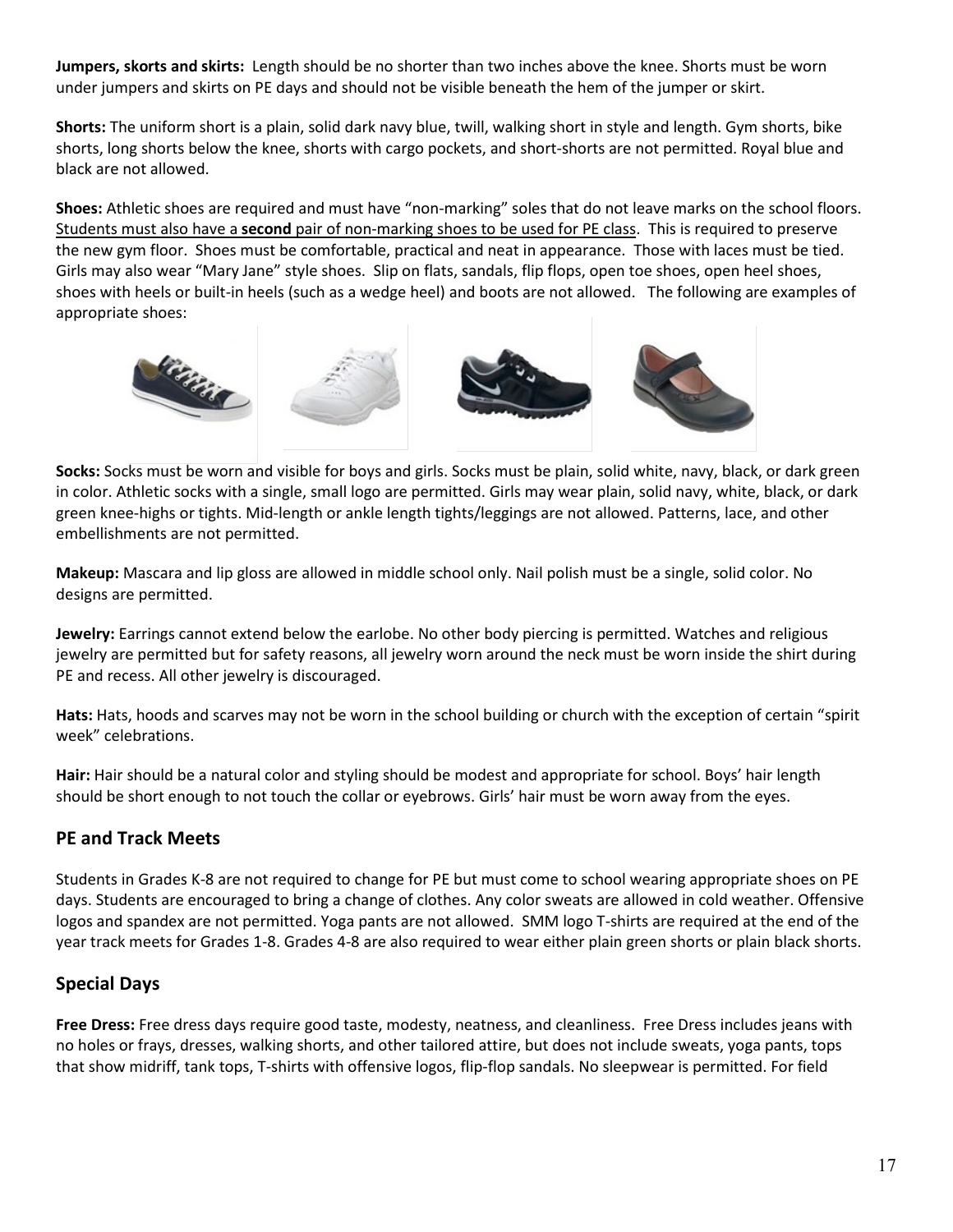trips, all students must wear full uniforms or dress as directed by the staff. Guidelines for earrings/hair color/polish/makeup/skirt and short length as well as the shoe and sock policy apply to free dress days.

**Service Clubs**: Boy Scouts, Girl Scouts, and other service club members may wear their full-dress uniform in place of the school uniform on meeting days.

**Spirit Week:** Eighth Grade Student Commissioners, under the guidance of school staff, will announce special dress days which might include but are not limited to "Inside-Out Day", "Crazy Hat Day", and "Green and Gold Day". Written dress guidelines will be given to the parents and students.

**Other Special Days:** Non-uniform occasions such as Halloween, Christmas, and Valentine's Day may be announced by the school. Guidelines will be given to the parents and students for appropriate dress.

#### **Compliance**

Parents will be advised by email when students are out-of-uniform. The parents are required to reply to the email within 24 hours. Students are expected to return to school, in compliance, the next school day. If a student is significantly out-of-uniform, the student will be required to change and wear an appropriate uniform provided by the office staff. Repeated violations of the uniform policy are considered serious and will lead to appropriate consequences. If special circumstances necessitate a student being out of uniform, a note must be brought from home. The school Principal is the final authority on uniform compliance.

#### **Sources**

All school uniform items are available at DENNIS School Uniforms store, 12608 Interurban Avenue South, Tukwila, WA 98168; (206) 431-2000; www.dennisuniform.com; and the SMM School code is XTM435. Used uniforms at very reasonable prices are also available for purchase; please check with the office.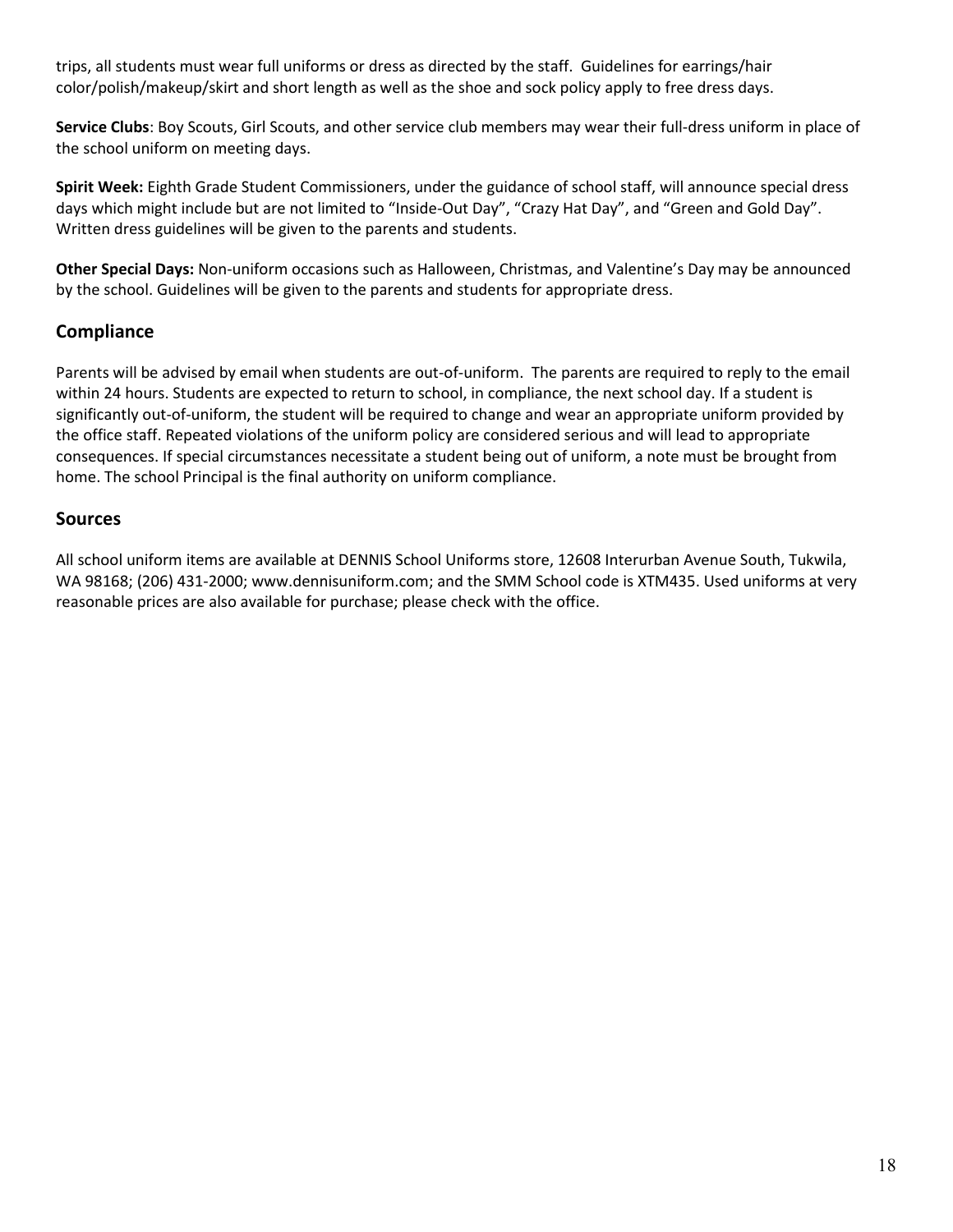# **DAILY SCHEDULE**

| <b>Elementary School Schedule</b> |                    |  |               |               |  |                |                     |
|-----------------------------------|--------------------|--|---------------|---------------|--|----------------|---------------------|
| <b>Period</b>                     | <b>M, T, Th, F</b> |  | <b>Period</b> | Wed           |  | <b>Period</b>  | <b>2 HOUR DELAY</b> |
| <b>HR</b>                         | $8:25 - 8:35$      |  | <b>HR</b>     | $8:15 - 8:25$ |  | <b>HR</b>      | 10:25-10:35         |
| 1                                 | $8:40-9:20$        |  | Mass          | 8:30-9:30     |  | 1              | 10:35-11:05         |
| $\mathcal{P}$                     | 9:20-10:20         |  | 1             | $9:30-10:10$  |  | $\overline{2}$ | 11:05-11:35         |
| Recess                            | 10:20-11:00        |  | $\mathcal{P}$ | 10:10-10:50   |  | Lunch          | 11:40-12:10         |
| 4                                 | 11:00-11:40        |  | 3             | 10:50-11:40   |  | Recess         | 12:10-12:30         |
| Lunch                             | 11:40-12:10        |  | Lunch         | 11:40-12:10   |  | 3              | 12:30-12:55         |
| Recess                            | 12:10-12:30        |  | Recess        | 12:10-12:30   |  | 4              | 12:55-1:20          |
| 5                                 | 12:30-1:10         |  | 5             | 12:30-1:05    |  | 5              | $1:20-1:45$         |
| 6                                 | $1:20-2:00$        |  | 6             | $1:05 - 1:45$ |  | 6              | $1:45-2:15$         |
| 7                                 | $2:00-2:45$        |  |               |               |  | 7              | $2:15 - 2:45$       |

| <b>Middle School Schedule</b> |                    |  |               |               |  |                |                     |
|-------------------------------|--------------------|--|---------------|---------------|--|----------------|---------------------|
| Period                        | <b>M, T, Th, F</b> |  | <b>Period</b> | Wed           |  | Period         | <b>2 HOUR DELAY</b> |
| HR                            | $8:25 - 8:35$      |  | <b>HR</b>     | $8:15 - 8:25$ |  | <b>HR</b>      | 10:25-10:35         |
| 1                             | 8:40-9:30          |  | Mass          | $8:30-9:30$   |  | 1              | 10:40-11:10         |
| 2                             | 9:35-10:25         |  |               | 9:30-10:10    |  | $\overline{2}$ | 11:15-11:45         |
| 3                             | 10:30-11:20        |  | 2             | 10:10-10:50   |  | 3              | 11:50-12:20         |
| 4                             | 11:25-12:15        |  | 3             | 10:50-11:30   |  | Lunch          | 12:20-1:00          |
| Lunch                         | 12:15-12:55        |  | 4             | 11:30-12:10   |  | 4              | 1:05-1:35           |
| 5                             | $1:00-1:50$        |  | Lunch         | 12:10-12:50   |  | 5              | $1:40-2:10$         |
| 6                             | $1:55 - 2:45$      |  | 5             | 12:55-1:45    |  | 6              | $2:15 - 2:45$       |

# **ATTENDANCE**

#### **Absence from School**

Washington State Law requires that all children between the ages of eight and fifteen attend school. It is the parents' obligation to see that children are in attendance regularly. In the interest of safety, parents are to call the school at 425-353-7559 before 9:00 a.m. on a day when a student will be absent or late. The school will call parents of students who are absent without previous notification.

#### **Tardy Policy**

It is imperative that all students arrive to class on time. Students arriving late cause a disruption to the learning of all other students in the class. Additionally, tardy students miss valuable instructional time. Students who do not enter their classroom by 8:25 a.m. are considered tardy. Tardiness is unexcused with the exceptions being medical appointments or extenuating circumstance that are excused at the discretion of the school administration. A student must have a note from a doctor for his/her tardiness to be excused for a medical appointment. Students will be considered tardy for a class if they are not in their seat and ready to work when class is scheduled to start.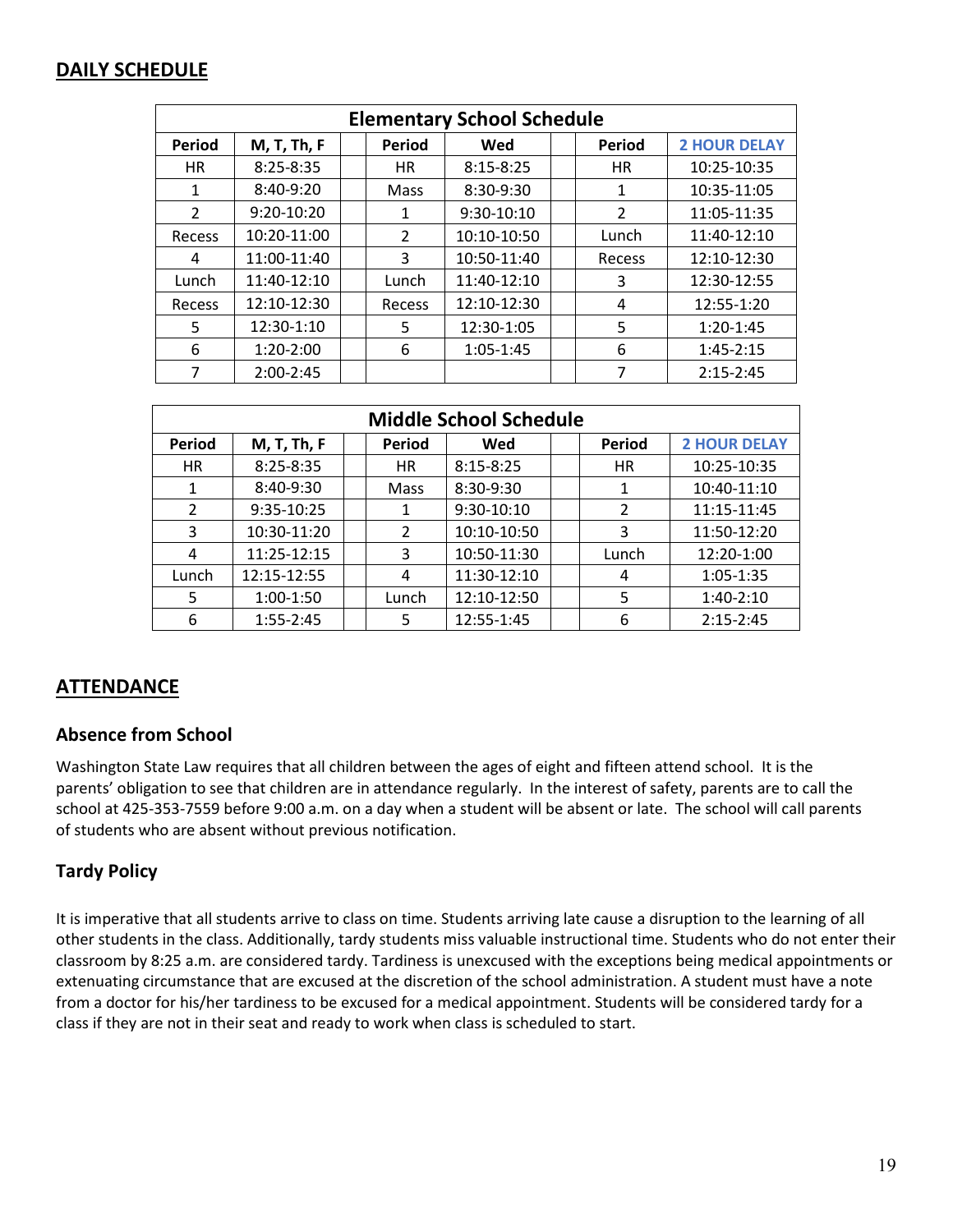If a student has been tardy 3 times, excused or unexcused, within a trimester, a message will be sent home reminding the parents/guardians of the importance of being on time for school and classes.

If a student has been tardy 5 times, excused or unexcused, within a trimester, a meeting will be scheduled with the administration to create a plan and contract to address the tardiness and prevent any further tardiness.

If a student continues to be tardy after the plan and contract have been implemented, additional consequences will be put in place, such as loss of tuition assistance, not being invited to register for the following year, or other consequences at the discretion of the school administration.

## **Absence Policy**

All absences, excused and unexcused, are recorded on each student's personal record. Absences from school will be excused for illness or injury of a student. An absence will also be excused for serious illness or death of a family member. Absences for medical appointments will also be excused with a note from a physician. All other absences will be considered unexcused. Any illness that results in an absence of 4 or more consecutive days will require a note from a physician to excuse absences after the 3<sup>rd</sup> consecutive day a student is absent from school. An excused absence remains an absence on the student's record.

If the school office is not informed by a parent/guardian of a reason for absence by 2:30pm of the day of the absence, it will be recorded as unexcused. Acceptable forms of notification include a written signed note, phone call, or email.

If a student has 5 or more absences in a year beyond those for appointments or illnesses that have been excused with a note from a physician, a meeting will be scheduled with the administration to the address the pattern of absences. A plan and contract will be created to ensure that acceptable attendance is achieved for the remainder of the school year.

If the plan and contract are not adhered to, additional consequences will be put in place, such as loss of tuition assistance, not being invited to register for the following year, or other consequences at the discretion of the school administration.

The student or parent is responsible for the make-up work arrangements. Make-up work is allowed, but it must be recognized that absences have a negative effect on student success in school. A student who is absent misses the material, the instructional time, and the discussions that contribute to the learning process. Attempts to "make-up" the work will fall short of attending class. Thus, any absence may be reflected in student grades depending on the course and number of absences. For unexcused absences, acceptance of make-up work is at the discretion of the teacher or administration.

Please check your school calendar and ensure your children are present for all standardized testing sessions. Test results are an important part of your child's permanent records, which are forwarded on to your child's high school.

## **Release of Students During the School Day**

Archdiocesan policy states: "No teacher or Principal shall release any pupil to any person who calls at the school to pick him up unless the release is to the child's parents or their delegate and is verified in writing." To comply with this policy, your Family Emergency Form must be on file in the office. Changes should be submitted on the form provided in the appendix. When picking up your child during the day, go directly to the school office to sign them out and the office will send for the student.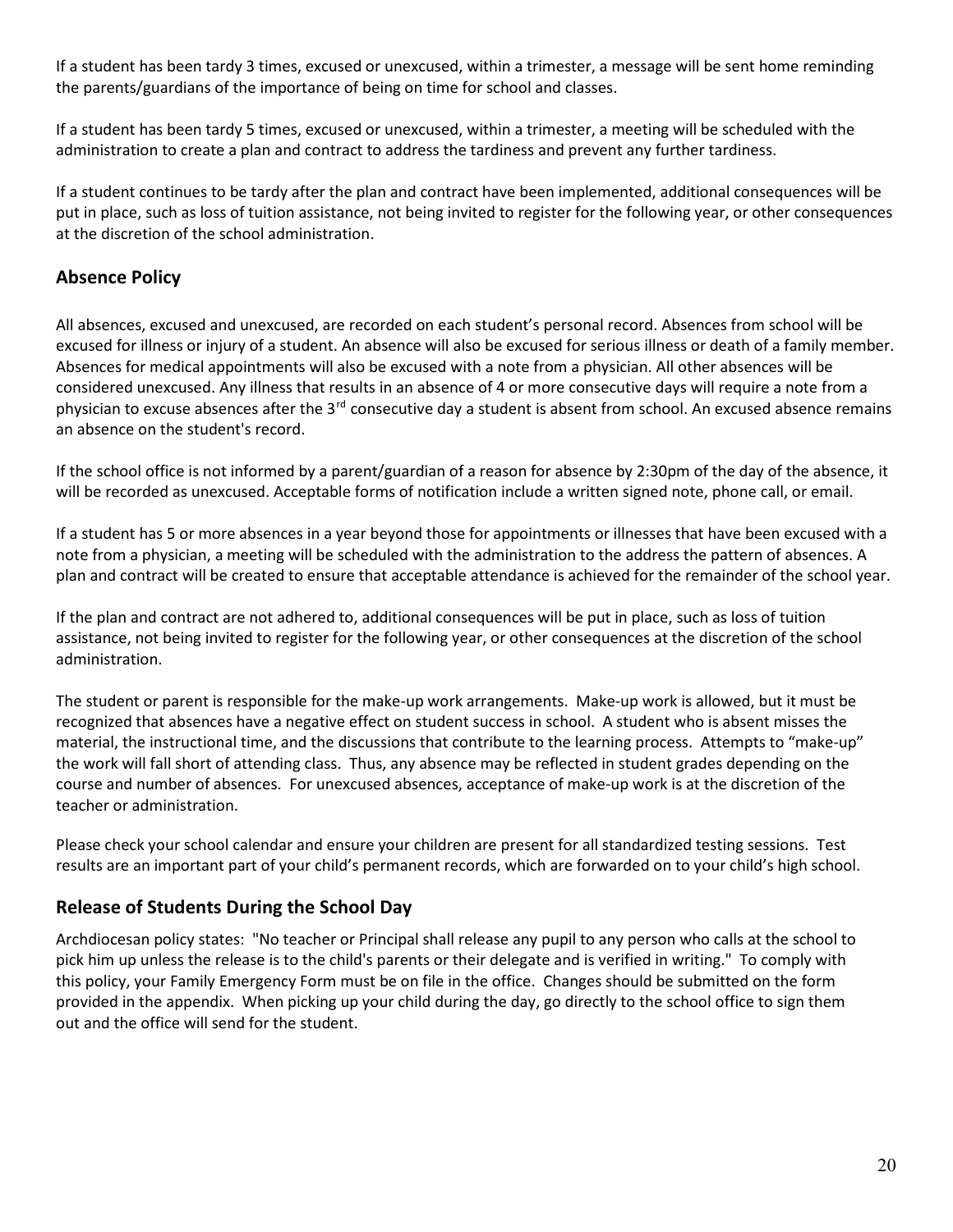Divorced parents are required to furnish the school with a copy of the custody section of the divorce decree. This information will also help the school in determining when, if ever, the student and/or the student's records can be released to the non-custodial parent.

# **ARRIVAL & DISMISSAL PROCEDURES**

Please list all carpool drivers on the family emergency form and inform the school if you expect to be late.

#### **Extension Program**

An Extension Program is offered before and after school. Registration information and fee schedules are available in the school office. Children who are not picked up by 3 p.m. are brought to the Extension portable and parents must personally sign out their children there. Parents/guardians will be assessed the extension fee for the time spent in the program.

## **Safety Patrol**

Boys and girls in the Fifth Grade serve as patrols and their teachers are the supervisors. Our Safety Patrol is part of the Everett Junior Safety Patrol and is affiliated with the Everett Police Department. Drivers are required to stop when the patrol is using crossing flags at crosswalks. All children are expected to use the school crossing and to obey the patrol person on duty.

#### **Parking**

Please drive slowly and observe our parking plan. A few cars in the wrong places or drivers moving too quickly endanger the children and create hazards and inconvenience for other drivers.

For drop off drivers enter through 7th avenue and drop student off in front of the church in our "kiss and go" lane. Parents who need to park may use the upper lot off 7th avenue and walk their student to the school's front entrance. Please do not cut through the church as morning mass is being conducted during drop off. The lower lot will be off limits for drop off and pick up for the duration of construction.

We ask that any parent using the "kiss and go lane" only enter from 7th Ave. using a right turn and "exit the "kiss and go" drop off lane with a right turn. This is to keep traffic flowing along 7th and may necessitate driving around the block to access a connecting street.

At dismissal time, students must wait by the church with staff supervision until their carpool arrives. Students are not allowed to walk through the lot until their own vehicle has arrived.

The parking lot outside the school office is reserved for parish and school staff only. Please do **not** drop off or pick up your children in the faculty lot.

# **SNOW & OTHER EMERGENCY CLOSURES**

The St. Mary Magdalen School website, plus radio and television announcements are the primary source of emergency closure information. Please listen to public media for reports of possible school closures, particularly during inclement weather. We are aware that some families live a distance from the school or would have to take a possibly hazardous route to get to the school. In such cases, we advise you to not attempt to drive to school. Your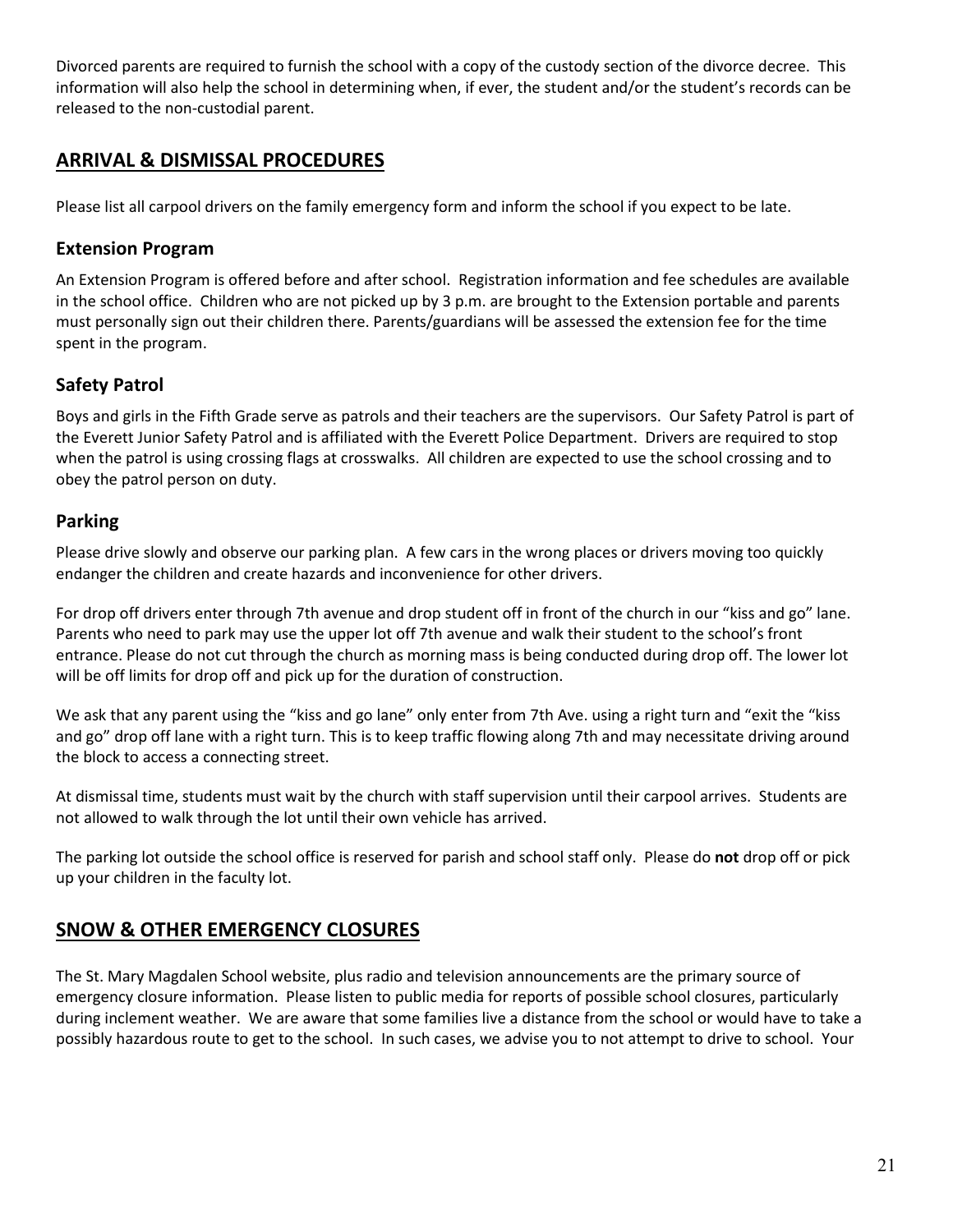children will be given excused absences and teachers will see that these students will have the opportunity to catch up on missed assignments. On those days when school is closed, the Extension Program is also closed.

In conjunction with Snohomish County Emergency Management and the Archdiocese of Seattle, St. Mary Magdalen School has specific policies and procedures which will be followed should an earthquake or other emergency occur during the school day. Parents are required to send suggested supplies on the first day of school for their child's emergency kit.

If school must be closed early due to weather or any other unforeseen crisis, parents will be notified primarily by FlashAlert. An email will be sent out through your FlashAlert account as early as possible to announce school closure. Radio and television announcements are be a resource. Students will be released from school only to their parents or to persons designated in writing on the family's Emergency Form kept on file in the office. Please contact the school immediately to submit any changes. School personnel will stay with the students until parents are able to come for them.

St. Mary Magdalen School will always follow the Everett School District's decision to close or to delay the start of school for inclement weather. If Everett Schools are closed, St. Mary Magdalen School will also be closed.

All parents are recommended to sign up for FlashAlert (https://www.flashalert.net/signup/) and subscribe to St. Mary Magdalen's emergency closure notification communications. These can be received via email or as a text message.

Late arrival times are published through the school website. Please refer to the information posted to schools' site for information about school start times on late arrival days.

# **STUDENT HEALTH**

#### **Serious Illness or Injury**

All accidents that are reported to the office will be treated by school personnel. If a child is seriously injured or becomes ill while at school, parents will be notified immediately and, if necessary, parents will obtain further treatment for the child. The school will call 911 in a serious emergency. Your emergency names and phone numbers submitted on the first day of school are kept on file in the school office. Please notify the school immediately if there is a change in your emergency contacts and phone numbers. Children will not be sent home unless an adult is available to care for them. When coming to pick up a child, parents should come directly to the school office to sign out the student. Parents are responsible for making sure all contact information on file at St. Mary Magdalen is updated and accurate.

## **Recess/Illness**

If a child is not well enough to be with the group and to go outdoors as the weather permits, he/she should be kept at home until the normal schedule can be followed. There is no provision for adequate supervision inside the building at times when the whole class is outside. Please refer to "Attendance" for further guidelines regarding absences.

#### **Immunizations**

The State of Washington has made it mandatory that diphtheria, tetanus, pertussis, polio, rubella, and mumps immunizations be required of each child in school. As of 1992, the Washington State Department of Health requires that all students entering Sixth Grade have the second dose of MMR (Measles-Mumps-Rubella). Effective 1997, students entering Kindergarten must receive the Hepatitis B vaccine. Effective 2006, students entering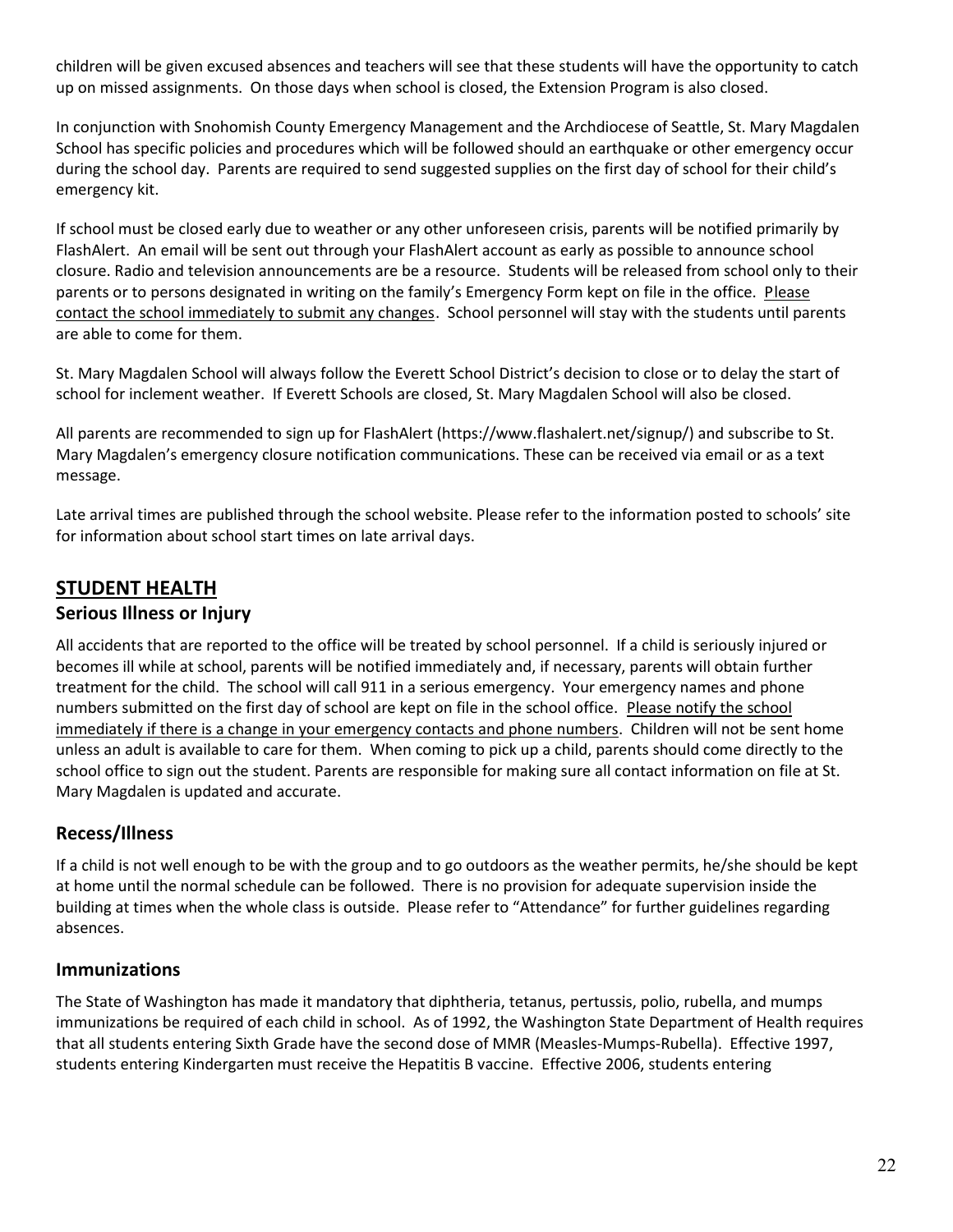kindergarten and sixth grade are required to get a chickenpox vaccination before school opens in the fall. Children 19 months to kindergarten age who are in preschool or license child care also must get the shot. Children don't need to get the shot if they have already had chickenpox. Every child's state immunization form must be on file in the school office. Students who do not have current immunizations or who do not have an immunization form on file in the office are not allowed to attend school. In the event a parent wishes to obtain a waiver concerning this regulation, the Principal should be contacted.

## **Medication**

All medication is dispensed through the school office. No medication (including "over the counter" drugs) may be kept in the classroom except in special circumstances (epi-pen, inhaler). Teachers are not permitted to dispense medication. Medications must be sent to the school in their original containers (not in baggies or other bottles). A physician's signature on an Authorization to Administer Medication Form (see appendix) plus a prescription label on the container are required for the office to dispense any medication, including "over the counter" drugs. If your student needs to take any medication on a field trip, you must make special arrangements with the office and the child's teacher.

# **Specific Health Needs**

Parents of currently enrolled students with a special medical issue (allergy, hearing difficulty, vision impairment, etc.) are to notify the school office and the classroom teacher at the beginning of each school year and include the information on the Emergency Form.

# **Head Lice**

When one case of lice has been reported and checked by school personnel, that student is sent home with instructions for treatment. He/she must stay home from school until treatment has been obtained and the student is determined to be non-contagious. The parents of every student in that class will receive an email and/or letter noting detection of one case, what to look for, and instructions for treatment.

# **OFFICE PROCEDURES**

## **Phone Messages**

Classes will not be disturbed except in case of emergency. If a need arises to contact your child, please call the school office. Since the school phone is needed for school business, students will be allowed to use it only with a note from their teacher. Students are not allowed to carry cell phones. They must be turned in at the office or with the teacher each day. If you bring lunch for your child after the school day has started, mark it with the student's name and classroom and bring it to the office (not the classroom, please).

## **Publications**

Parents are required to notify the office in writing if they do not wish a student's name, picture, and/or comments to appear in the newspaper, on television, or in school and church publications and marketing materials. This information is collected on every family emergency form.

It is imperative that all notices, announcements, and bulletins be submitted to the school office for approval by the Principal before distribution to classrooms or school families. Refer to the Communication section in this handbook for further information.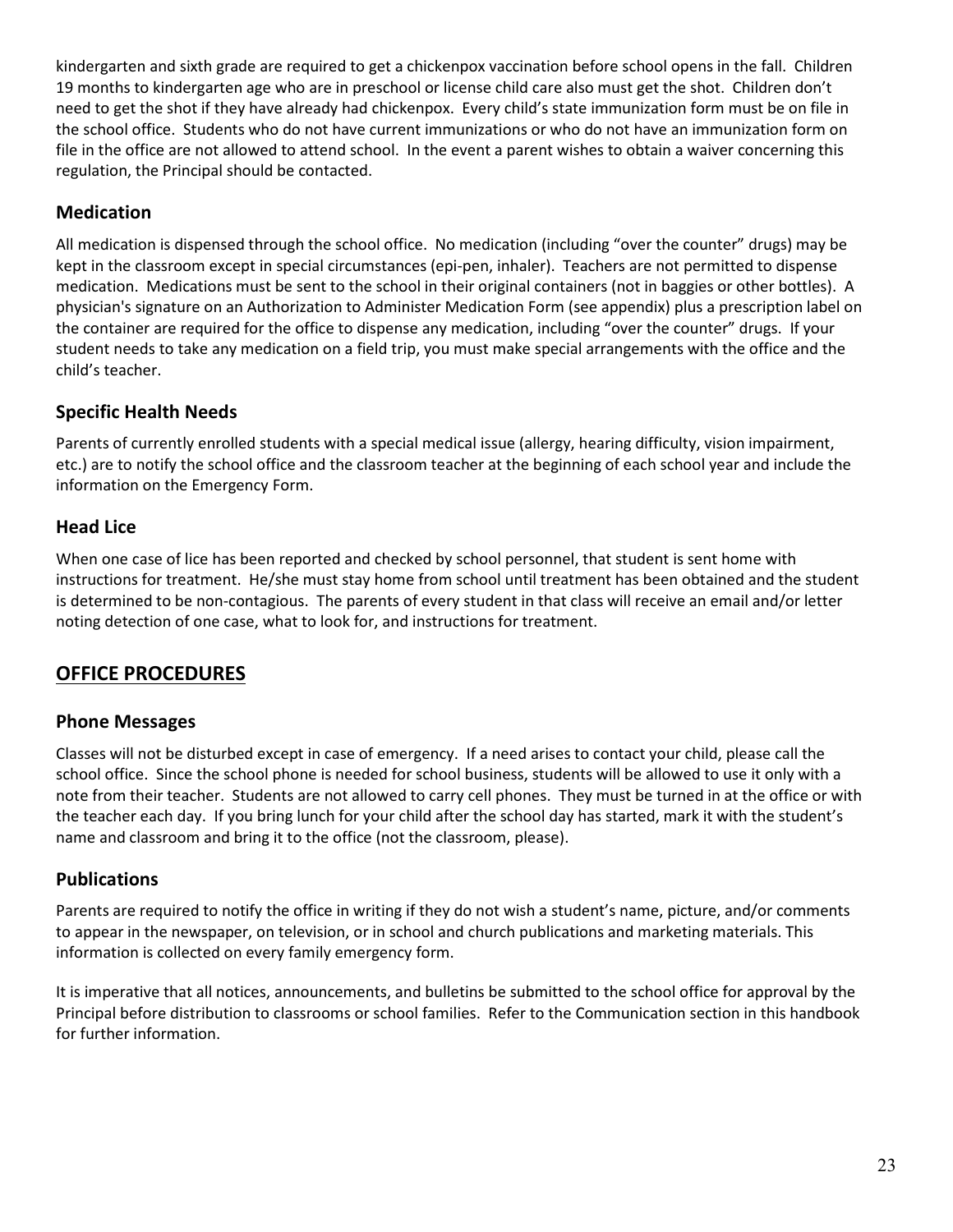The Development Director may publish an Alumni Bulletin with news of note for all SMM graduates and the wider community. Please submit to the school office any information of interest.

# **Lost and Found**

Lost and found articles are kept in the Security Office (lower parking lot entrance) where they may be reclaimed. Articles left unclaimed will be donated to the St. Vincent DePaul Society. For easy identification, it is important that all belongings be marked with the student's name and grade.

# **Student Records**

Educational records are available to parents and others as provided by the Family Educational Rights and Privacy Act of 1974 and by the Federal Law Title 45, Code of Federal Regulations, Part 99, "Privacy Rights of Parents and Students" (known as the Buckley Amendment). The school will accordingly grant non-custodial parents or legal guardians the right of access to information and to unofficial copies of records, unless there is a court order to the contrary on file with the Principal. The school agrees not to permit any other party access to such information without the consent of the student's parents or guardian. Parents may request a copy of the information to be released by calling the school to make an appointment with the Principal or may ask that records be forwarded to a school.

# **Last Day of School Requirements**

All school records including report cards, diplomas, transfer records, etc., will be given to the appropriate parties only when all accounts are paid in full. This includes tuition, but is not limited to, contract obligations, service hours, library and book fines, hot lunch money, and Extension fees.

# **GRADUATION**

To graduate from St Mary Magdalen with a diploma a student must satisfy the following:

- Complete the required number of academic core classes and meet the minimum G.P.A.
- Have tuition paid in full.
- **Have all fines and fees paid in full.**

**Note:** That when a student graduates or has been withdrawn from the school for 1 school year their Google Drive account will be deleted. A student is recommended to download all files they wish to keep prior to leaving the school. All materials will be not be recoverable removed when the student's Google Drive account is deactivated.

## **MATCHING FUNDS PROGRAM**

Many businesses and industries participate in Employee Matching Gifts programs. Under this mutually beneficial arrangement, an employer matches employee contribution. Contributions will not be matched if they are for tuition or for required fees such as the school's fundraising obligation. Matching funds can be used for donations to the Annual Fund, the Endowment, the Orange Ruler Fun Run, Fund-a-Need at the Shenanigans, and other money above the fundraising obligation. If you work for one of the following companies or know someone who does who will be contributing to our school, please ask the personnel or community relations office about Matching Gifts and instructions on how to complete a donation. The following are examples of local companies who match donations: Boeing, Microsoft and Nintendo.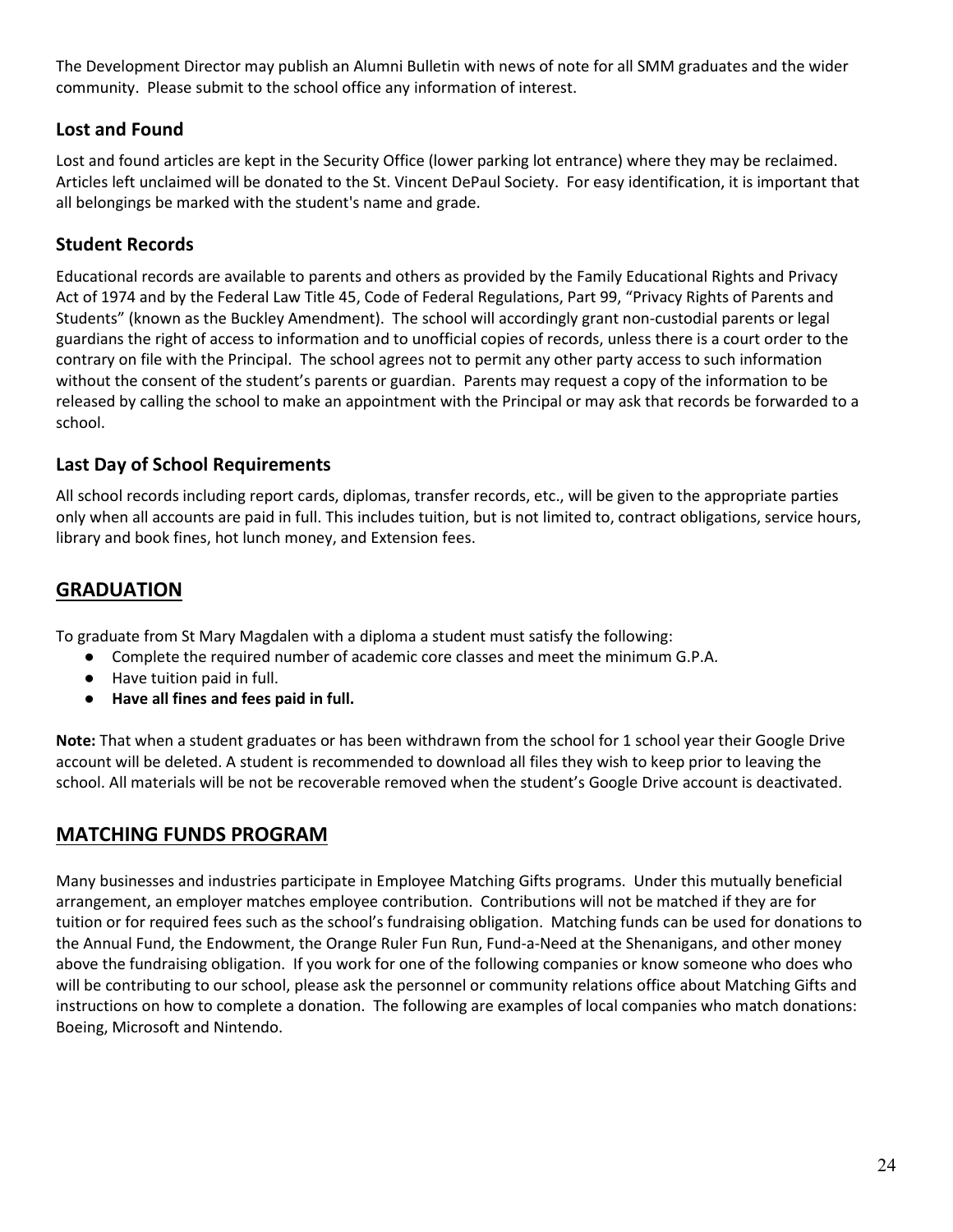# **STUDENT TUITION ACCOUNT**

All families are required to have FACTS management account for tuition payments and other fees. Parents are expected to keep their account in good standing and to maintain regular scheduled payments. All accounts must be current. Any requested changes to scheduled payments should be sent to the Finance Manager in advance. Missed payments may be grounds for withdrawal of student from the school.

# **TUITION ASSISTANCE**

The Seattle Archdiocese has a Tuition Assistance Grant through the Fulcrum Foundation that supports St. Mary Magdalen School students. All families who seek tuition assistance must complete the online Fulcrum Foundation by the end of December. There is an application fee.

St. Mary Magdalen School uses the same Fulcrum Foundation application for our in-house tuition assistance. St. Mary Magdalen School will notify families of the amount of their tuition assistance grant in early Spring, prior to the registration period for the following school year.

#### **Tuition Assistance Expectations**

Your student/s attendance must be in good standing and you must stay current on monthly payments or tuition assistance will be revoked.

## **VOLUNTEERS**

Volunteers are essential to St. Mary Magdalen School. Please volunteer in ways you will enjoy and keep track of your hours on our website under "Parents" and "My Volunteer Hours". Your time will be credited toward your contract obligation. Hours and/or proceeds from volunteering or fundraising are not transferable to other families or to other contract obligations such as book fees, etc.

#### **Volunteer Hour Requirements**

30 hours per family with K-8 students 15 hours per family with a preschool student (only)

- 1. Only approved and published volunteer opportunities will count for hours. Anything not on the list will not count towards your hours. Our online portal will have a dropdown list of approved volunteer opportunities to choose from.
- 2. Only 15 approved and published hours can be worked in the Parish. The other 15 must be fulfilled within the school. Our online portal will have a dropdown of approved Parish opportunities. If it is not on the list, it will not count towards your obligation.
- 3. All hours must be logged through the new online portal.

#### **Before Volunteering**

The Archdiocese of Seattle has had a long commitment to the protection of children, youth and vulnerable adults. For more than 25 years, the Archdiocese has taken steps to assure the safety of those who serve in our parishes, schools and agencies. Sexual abuse, sexual misconduct and sexual harassment are abusive and harmful actions that have no place in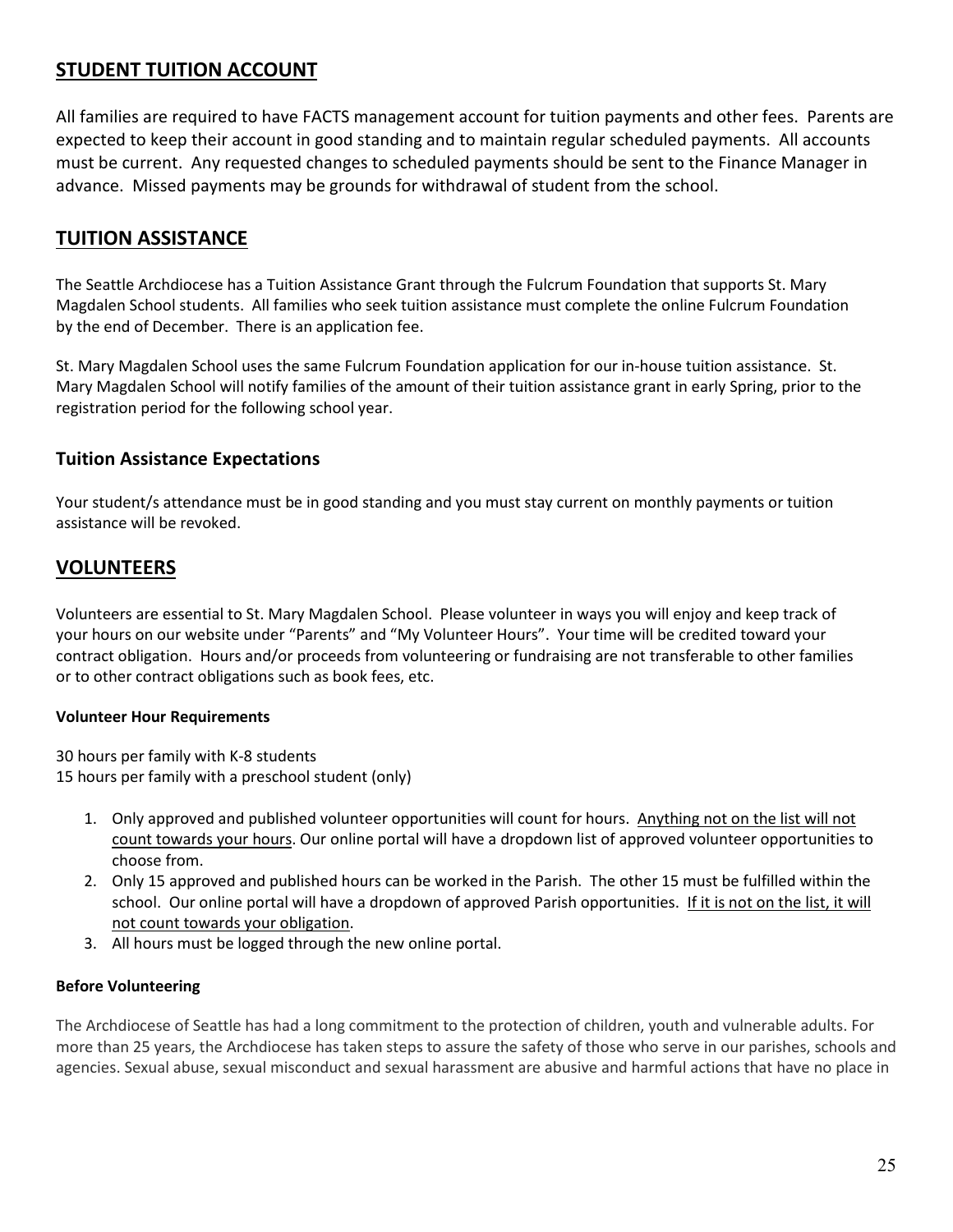the Church community or in society. The Archdiocese of Seattle deeply cherishes the bond of sacred trust between its members. The Archdiocese of Seattle requires all **Church and School Personnel and Volunteers** to take part in our Safe Environment Program.

Everyone must complete the following:

- 1. Set up a profile on the Virtus website. (**<http://www.virtus.org/virtus/index.cfm>**)
- 2. Successfully undergo a criminal background check every three years, completed electronically on the Virtus website
- 3. Complete the Protecting God's Children course (one time in person class) and online video refresher courses every three years in conjunction with Background Check renewal.
- 4. Read and sign the Archdiocesan Polices of Conduct, completed electronically on the Virtus website.
- 5. Complete an Archdiocesan Driver Form (if driving on field trips) and submit current Proof of Insurance.

Volunteers and employees will not be eligible to work or volunteer in any capacity until these requirements have been satisfied.

# **FIELD TRIPS**

#### **Permission and Release Form**

Field trips are a privilege afforded to students; no student has an absolute right to a field trip. Students can be denied participation if they fail to meet academic or behavioral requirements. An archdiocesan permission and release form must be signed before your child goes on any school sponsored field trip, program, Outdoor Education, etc. The form will be sent home with an explanation of the activity. Please sign the form and return it the next school day. A phone call or handwritten note is insufficient.

#### **Parent Drivers**

At times, parents may drive for field trips or special events. In these cases, the driver must be 21 years of age or older and the vehicle must be insured. Recommended insurance: \$100,000 per person and \$300,000 per occurrence. The Field Trip Driver Information Sheet, which is supplied by the archdiocesan insurance company, must be filled out each year and kept on file in the school office. This form must be submitted a week prior to the field trip. Drivers for any school-sanctioned event also must undergo archdiocesan background check and must have participated in the archdiocesan "Safe Environment" class a week prior to volunteering. Drivers will carry copies of permission slips and emergency forms for their student passengers. Parents must remember that the students they drive have permission from their parents only to do the things listed on the permission slip. **Stopping for treats or other activities is prohibited.**

## **SENDING MONEY TO SCHOOL**

If you send money to school with children, please direct them to bring it to the main office. Teachers should not collect any funds. All monies should be handled by the office. Please send money in a sealed envelope or baggie with the following information:

- Student name and classroom
- Amount enclosed in the envelope
- Exactly what the money is for and to whom it should be directed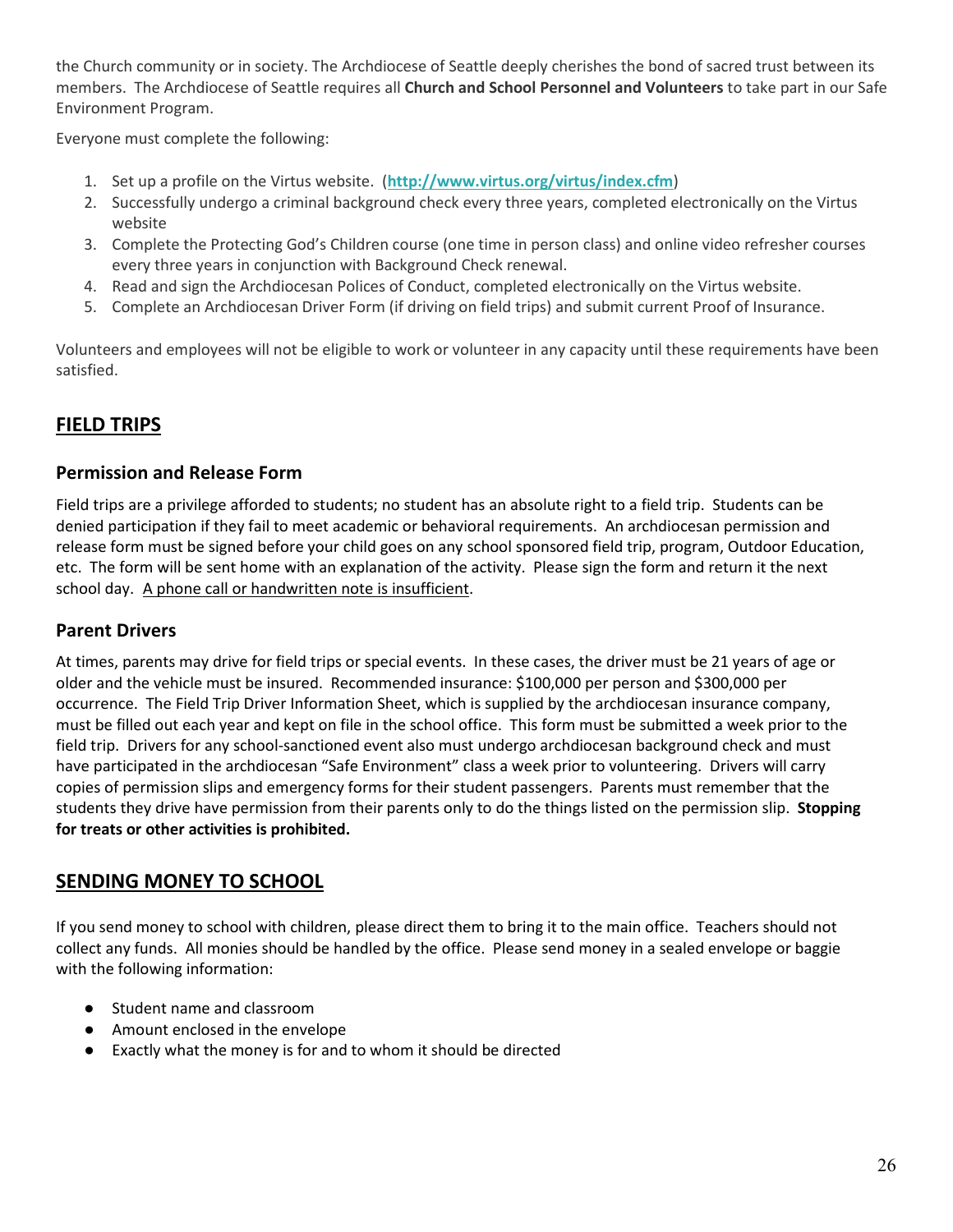# **ELECTRONIC COMMUNICATION & MEDIA**

We are very grateful to the many parents who have contributed both time and money to provide the level of technology we have available to our faculty and students. Use of our great variety of electronic and communication media is a privilege not a right.

#### **General Information**

Students will be given access to electronic tools. Instruction in technology is offered to students in all grades.

Internet access is available to further the educational goals and objectives of St. Mary Magdalen School. This access is provided for students to communicate and conduct research. Internet content is screened for student security and safety. However, families should be warned there is always a risk of students locating items that are illegal, defamatory, inaccurate, pornographic, or potentially offensive to some people. We believe that the benefits to students in information resources and opportunities for collaboration exceed any disadvantages. This entails responsibility as well as parental permission.

All students must sign a contract before they are able to use electronic devices at school. Students are responsible for keeping their password secure and not sharing it with other students.

Consequences for even seemingly innocent changing of a computer or inappropriate use of technology will be according to the developmental level of the student. Minimally, students will lose the privilege of using these educational tools for a period of time based on the action taken by the student. More serious consequences will also be considered.

#### **Regulations for Student Acceptable Use of School Technology Resources**

St. Mary Magdalen School provides technology resources to its students and staff for educational and administrative purposes. The goal in providing these resources is to promote educational excellence in St. Mary Magdalen School by facilitating resource sharing, innovation and communication with the support and supervision of parents, teachers, and support staff. The use of these technology resources is a privilege, not a right.

With access to computers and people all over the world comes the potential availability of material that may not be of educational value in context of the school setting. St. Mary Magdalen School firmly believes that the value of information, interaction, and research capabilities available outweighs the possibility that users may obtain material that is not consistent with the educational goals of the school.

Proper behavior, as it relates to the use of computers, is no different than proper behavior in all other aspects of school activities. All users are expected to use the computers and computer networks in a responsible, ethical, and polite manner. This document is intended to clarify those expectations as they apply to computer and network usage and is consistent with school policy.

#### **Use of St. Mary Magdalen School's Technology Resources**

Improper use of the St. Mary Magdalen School Technology Resources is prohibited.

Uses of the St. Mary Magdalen School Technology Resources that are prohibited include, but are not limited to:

- 1. Violating students' rights to privacy/confidentiality.
- 2. Attempting any unauthorized access to any computer system.
- 3. Downloading unacceptable materials.
- 4. Re-posting personal communication without the author's prior consent.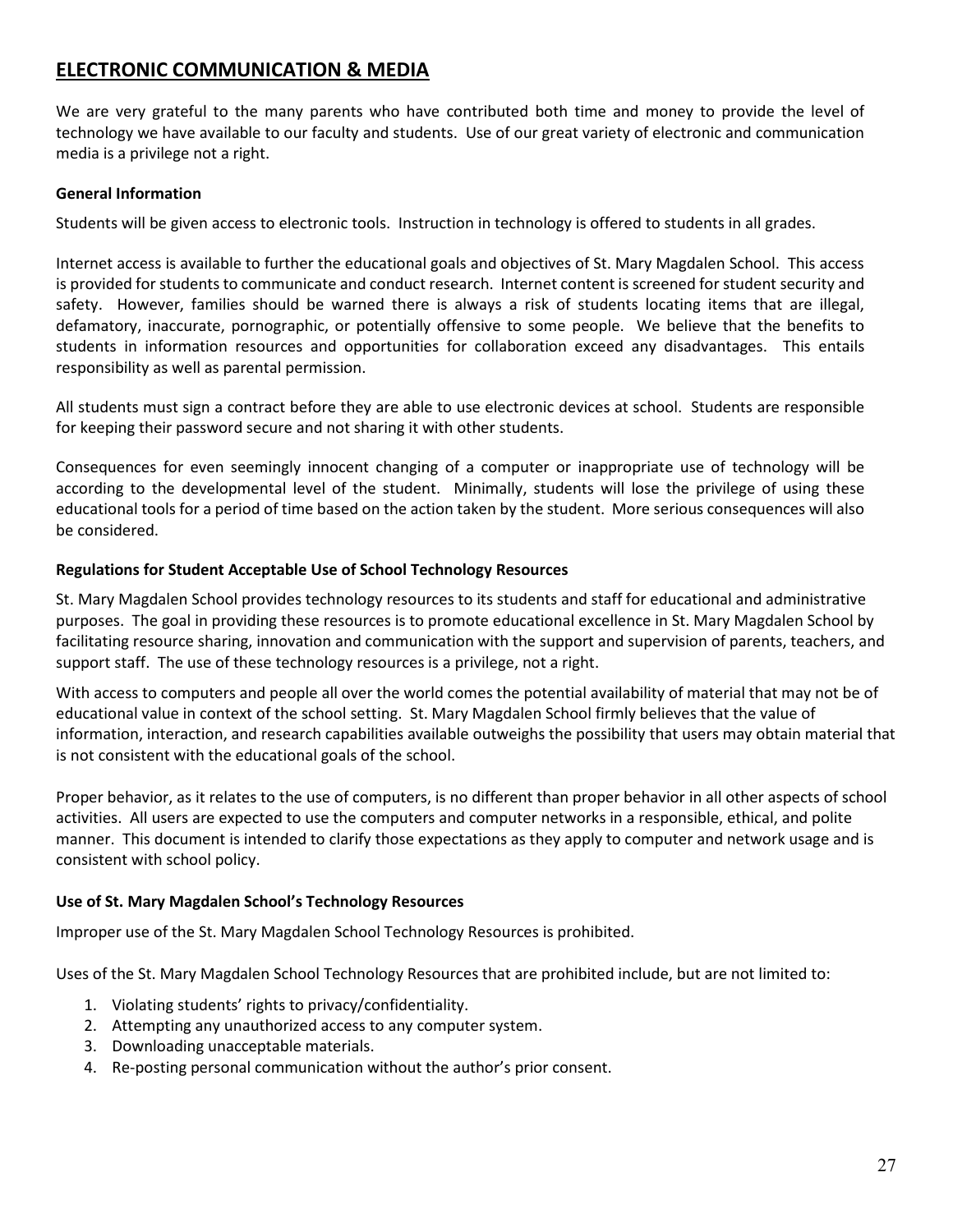- 5. Violating copyright law.
- 6. Using the school's technology resources for financial gain, credit card fraud, electronic forgery, other illegal activity and for political purposes.
- 7. Downloading, installing or storing software on a school computer without the approval of appropriate school personnel.
- 8. Changing or attempting to alter any configuration, program, password on any computer system.
- 9. Using a school computer without knowledge/approval of school personnel responsible for the computer.
- 10. Using inappropriate language, pictures, gestures in any form on the Internet.
- 11. Using the Internet for entertainment or limited self-discovery function.
- 12. Using the Internet for unauthorized purchases.

The Internet, a worldwide telecommunications network that allows millions of computers to exchange information, is accessible to students. The school has the right to place reasonable restrictions on the material accessed or posted throughout its system. Similarly, the school has the right to place reasonable restrictions on material that is generated outside of the school and is then accessed using the school's technology and/or posted on the internet.

The school provides Internet access to students to facilitate resource sharing, innovation, and communication. Information gathered from the Internet is viewed in the same manner as other reference material in the school; such resources enhance the learning environment.

School personnel provide guidance to the student in Internet use and monitor the program to the best of their ability as a regular instructional activity. Controlling all materials on a global network is impossible, and an industrious user may discover inappropriate information or perform inappropriate actions despite adult supervision. Therefore, the school encourages parents to have a frank discussion with their children about Catholic Christian values and how those beliefs should guide student activities while using the Internet.

School personnel will:

- Teach proper techniques and standards for internet participation.
- Guide student access to appropriate areas of the Internet.
- Assure that students understand that misuses of the Internet could result in loss of privileges.
- Monitor related concerns. . . privacy, software policy, copyright laws, e-mail etiquette, approved/intended use of school's Internet resource sources.

The student and parent/guardian must sign an Internet Use Agreement before the student is given access to the school's Internet resource. School personnel or the parent/guardian may withdraw student Internet access at any time.

#### **Sanctions**

The developmental/grade level of the student will be taken into consideration. However, behaviors of serious consequence will be dealt with by immediate suspension or expulsion. Damage or destruction of equipment is defined as vandalism and, as such, is an illegal action which can result in immediate expulsion. In addition, the parent is responsible for the value of the object vandalized.

Violations of any of the above policy guidelines may result in an immediate and/or permanent loss of access to the equipment.

Additional disciplinary action may be determined in accordance with existing rules regarding inappropriate language or behavior or vandalism. (Please also refer to the anti-bullying and anti-harassment policy.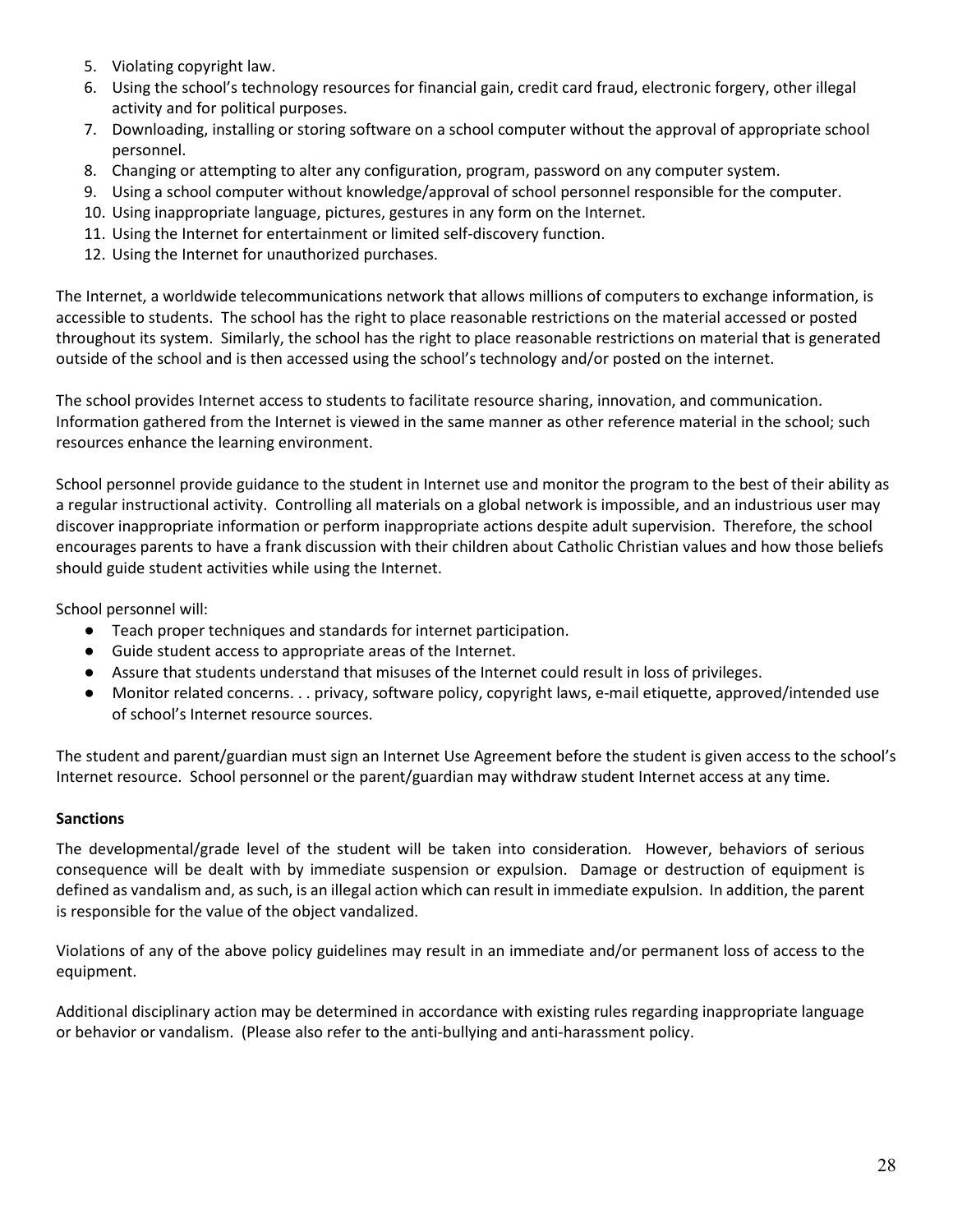## **Social Networking Policy**

It is the responsibility of each St. Mary Magdalen School student and his/her family to know and understand responsible social networking use and application. St. Mary Magdalen School will not police student social media accounts such as Instagram and Snapchat. However, if content from one of those sites is inappropriate, disparaging to the school or any other student, threatening or harassing, the school will hold students accountable and students will receive appropriate consequences. Please know that postings, pages, emails, and texts are often printed immediately and brought to the school's attention when they contain inappropriate content. Students are encouraged to be appropriate at all times with social networking technology to avoid severe consequences.

## **LIBRARY**

St. Mary Magdalen School has a central library for the use of all grade levels. The library is staffed by a librarian and parent volunteers. Besides the traditional resources, SMM library houses several multi-media computers with a filtered Internet access system. An interactive whiteboard is available for teachers and their classes to enhance learning. Excellent software is linked by the servers to all our classrooms, including a highly acclaimed reading incentive program. Students read books selected according to several criteria and take "quizzes" on the computer. A system of points allows students to see their progress and allows teachers to oversee students' outside reading more efficiently and effectively. We are very pleased to have this resource for student advancement.

# **ACTIVITIES**

**Outdoor Education**: The outdoor education program involves fifth and eighth grade students and their homeroom teachers. A well-trained staff works with our students during this intensive learning activity.

**Speech Team**: This program is designed to aid students in the development of their general confidence and their ability to speak before groups, and for competitions during the year.

**Drama Club**: Seventh and eighth grade students may be offered this activity as an elective. Productions are held throughout the year.

**Student Government**: Training and experience in leadership are provided to student representatives in Grades Four through Eight. Eighth Grade Student Commissioners are elected into office at the end of seventh grade. To be eligible the seventh grader must:

- Have a grade point average of 3.0 or higher by the end of 3rd quarter.
- Be involved in various school-related activities during seventh grade; these may include seventh grade activities as well as school activities (assemblies, Service Club, etc.).
- Show leadership ability in a positive way.
- Practice Christian social values.
- Have participated in fundraising or demonstrated support for the school in some identifiable manner.

**Math Club**: Each year Math Club is coached by an SMM teacher and volunteers. The team participates in competitions at the local, regional, and state levels.